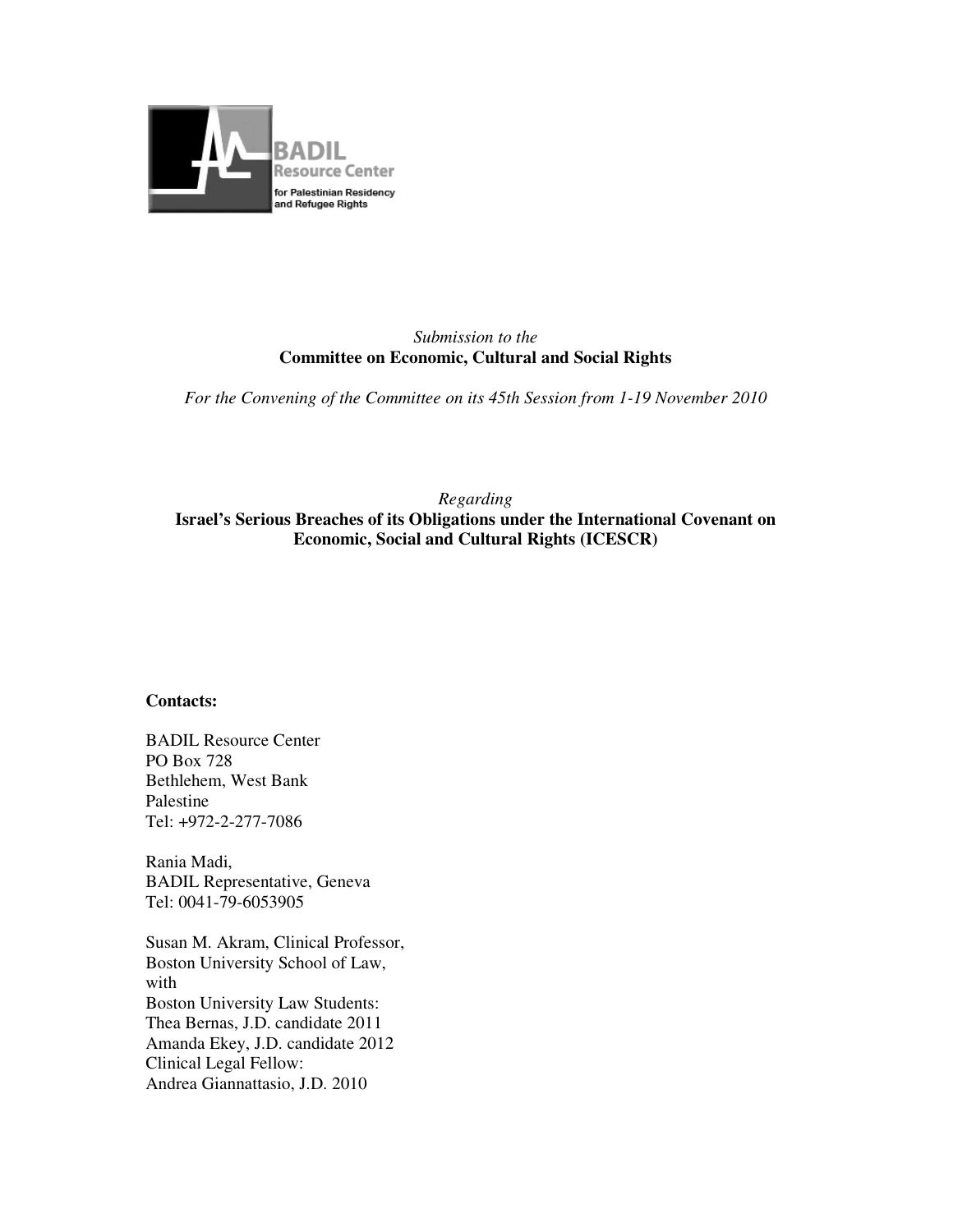# Table of Contents

| III. THE RIGHT TO SELF-DETERMINATION (ARTICLE 1) AND EQUALITY AND NON-                                                                                                                                                                                                                   |  |
|------------------------------------------------------------------------------------------------------------------------------------------------------------------------------------------------------------------------------------------------------------------------------------------|--|
|                                                                                                                                                                                                                                                                                          |  |
| ii. Israel's CESCR Violations in the OPT: Institutionalized Racial Discrimination and Military Occupation 13<br>iii. Recent Developments: Discriminatory Israeli Policies and Practices Since Israel's Last Periodic<br>IV. BADIL'S CONCLUSIONS AND RECOMMENDATIONS TO THE COMMITTEE  25 |  |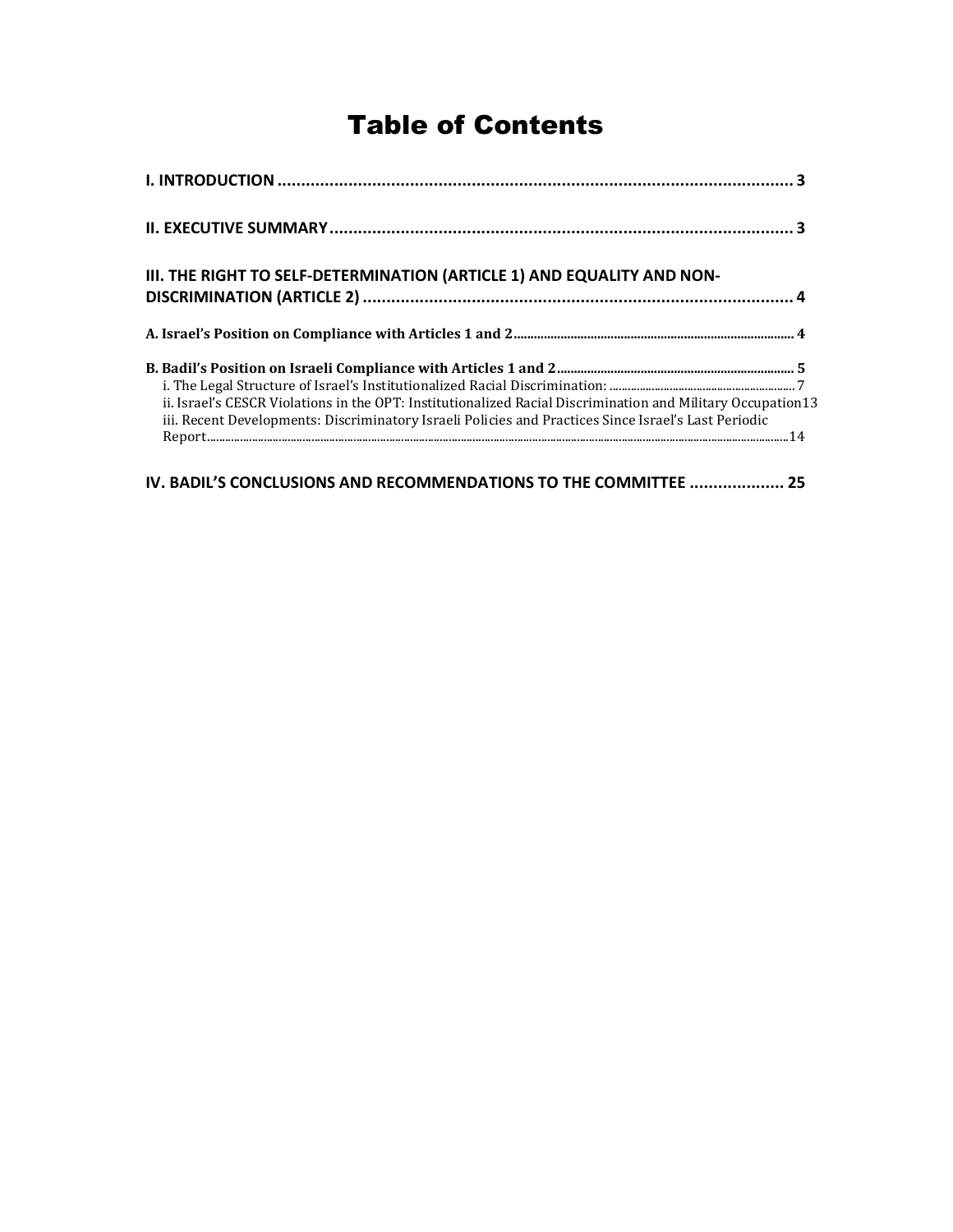# I. Introduction

- 1. *Badil Resource Center for Palestinian Residency and Refugee Rights* (Badil) is an independent human rights organization based in the Occupied Palestinian Territory (OPT). It works to promote rights-based protection and durable solutions for Palestinian refugees and internally displaced persons (IDPs). Badil is registered as a non-governmental organization in the OPT, and has consultative status with the United Nations Economic and Social Council (ECOSOC). For further information please see www.badil.org.
- 2. Badil appreciates this opportunity to submit a report to the Human Rights Committee (HRC) in response to Israel's Third Periodic Report (E/C.12/ISR/3) concerning implementation of the *International Covenant for Economic, Social and Cultural Rights* (ICESCR).
- 3. This report provides detailed information on Israel's continued policies and practices of institutionalized discrimination, land expropriation and forced displacement directed against Palestinians inside Israel and in the OPT. These policies and practices amount to flagrant violations of the rights of the Palestinian people under the ICESCR, ongoing colonization of Palestine, and also constitute the crime of apartheid under international law.
- 4. This report aims to draw the attention of the HRC to Israel's pervasive violations of the ICESCR, specifically Article 1 (self-determination) and Article 2 (applicability of the covenant and non-discrimination). Information submitted in this report is based on the monitoring and documentation by Badil itself, of highly respected non-governmental organizations in Israel and the OPT, and also United Nations organizations with a mandate to monitor human rights conditions in the region.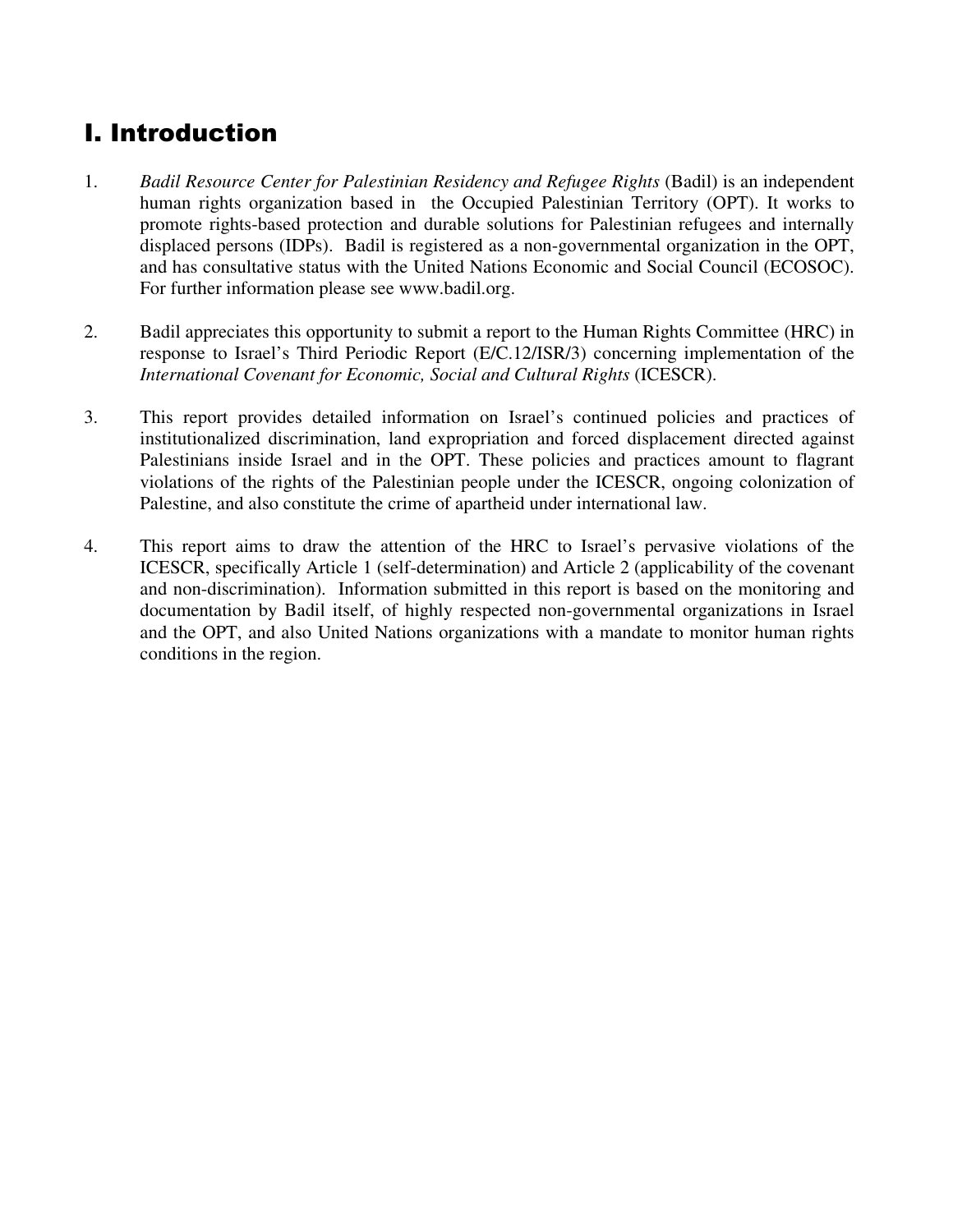# II. Executive Summary

### **5. The right of self-determination (Article 1):**

*All peoples have the right of self-determination. By virtue of that right they freely determine their political status and freely pursue their economic, social and cultural development.*<sup>1</sup>

### **6. The right to equality and non-discrimination (Article 2):**

*The States Parties to the present Covenant undertake to guarantee that the rights enunciated in the present Covenant will be exercised without discrimination of any kind as to race, colour, sex, language, religion, political or other opinion, national or social origin, property, birth or other status.*<sup>2</sup>

- 7. Badil submits that the above two rights are "core" foundational rights as their realization is a condition for the enjoyment of all other ICESCR-enunciated rights, often referred to as "second-level" rights. Badil draws the attention of the Committee to Israel's systematic and widespread violation of these core rights of the Palestinian people. Further, Badil emphasizes that Israel has deliberately deprived the Palestinian people of these basic human rights since its establishment in 1948.
- 8. Badil urges the Committee to recognize and address in the strongest possible terms Israel's institutionalized racial discrimination and the systematic denial of the right to selfdetermination of the Palestinian people.

<sup>&</sup>lt;u>.</u> 1 International Covenant on Economic, Social, and Cultural Rights art. 1, Dec. 19, 1966, 993 U.N.T.S. 3. 2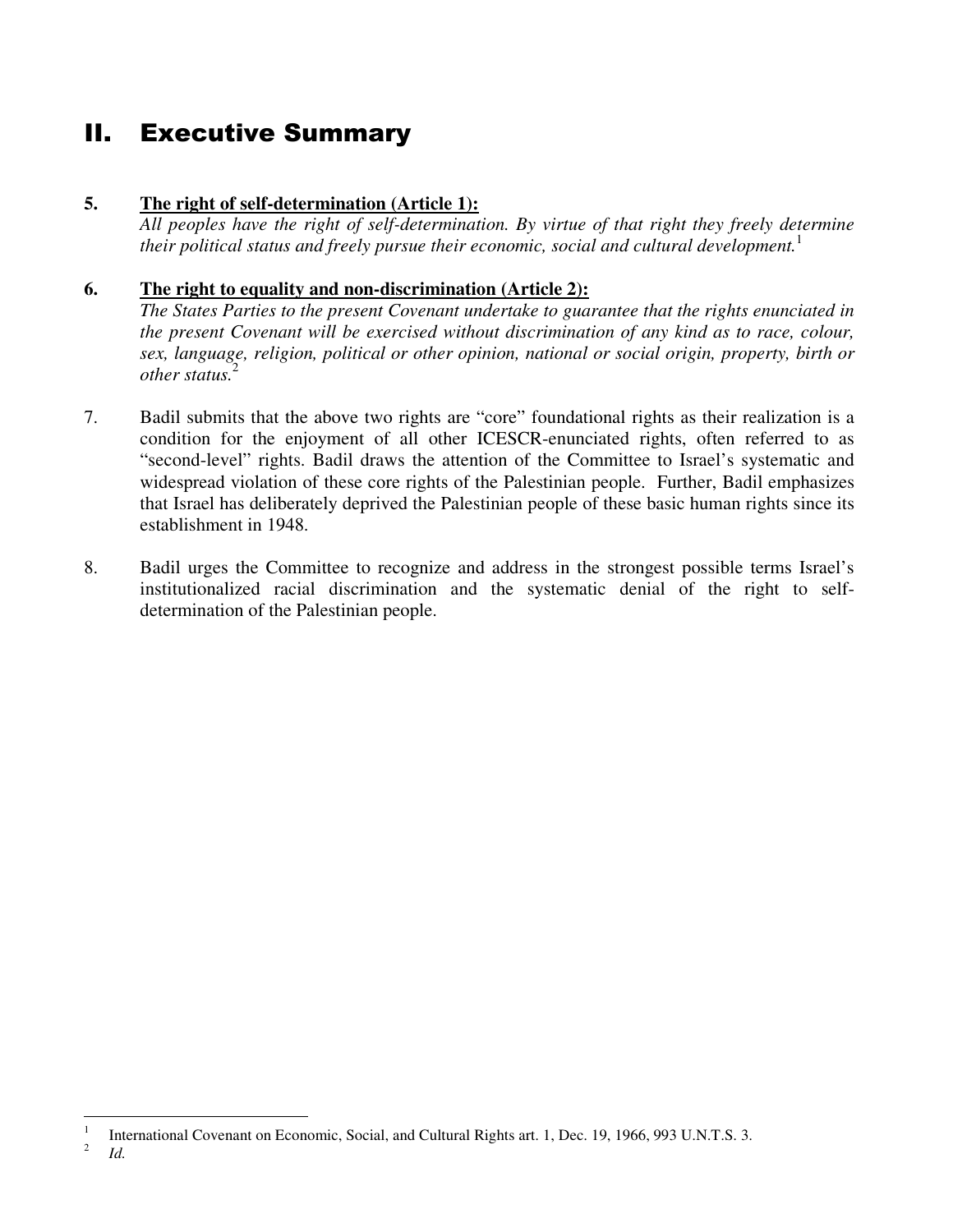# III. The Right to Self-Determination (Article 1) and Equality and Non-Discrimination (Article 2)

## A. Israel's Position on Compliance with Articles 1 and 2

- 9. In its Third Periodic Report, Israel completely disregards its substantial violations of Articles 1 and 2 with regard to the Palestinian people.
- 10. Concerning Article 1, Israel's Third Periodic Report states that, "no change has occurred in this area since the second periodic report."<sup>3</sup> Significantly, Israel's Second Periodic Report to the CESCR similarly concludes that, "no change has occurred in this area since the first periodic report."<sup>4</sup> In the First Periodic Report, Israel states that while Israel is a state for Jews, "within the state, all citizens enjoy equal rights."<sup>5</sup>
- 11. Concerning Article 2, Israel contends in its Third Periodic Report that the "principle of equality is a fundamental principle in the Israeli legal system as portrayed both in legislation and adjudication."<sup>6</sup> Israel's Third Periodic Report discusses various programs and plans to: "integrate" the Arab population into the national economy; increase Arab representation in business, government, and the judiciary; allocate government spending to Arab sectors; and increase Arab participation in the Civil Service, higher education and vocational training programs.<sup>7</sup>
- **12.** Israel's Third Periodic Report does not address ongoing violations of ICESCR protected Palestinian rights inside the OPT, maintaining the longstanding Israeli position that it is not bound by human rights law, including the ICESCR, in the OPT.<sup>8</sup> The Israeli position defies international consensus, the International Court of Justice, and this Committee's findings that Israel is bound by human rights law, including the ICESCR, in the OPT. $9$  Israel's failure to report on Israeli policy and actions in the OPT blatantly disregards this Committee's past Concluding Observations, which have repeatedly recognized that Israel's obligations under international human rights law extend to the OPT, and have condemned Israel's failure to report on the OPT in its previous reports to the Committee.<sup>10</sup>

5 U.N. Doc. E/1990/5/Add.39 (20 January 1998)

7 *Id.* at  $\P$  39-81.

 $\frac{1}{3}$  U.N. Econ. & Soc. Council [ECOSOC], Comm. on Econ., Soc. & Cultural Rights, *Implementation of the International Covenant on Economic, Social and Cultural Rights, Third Periodic Reports Submitted By States Parties Under Articles 16 and 17 of the Covenant: Israel, ¶* 9, U.N. Doc. E/C.12/ISR/3 (July 12, 2010), *available at* http://www2.ohchr.org/english/bodies/cescr/docs/AdvanceVersions/E.C.12.ISR.3.doc [hereinafter *Israel's Third Periodic Report*].

<sup>4</sup> U.N. Econ. & Soc. Council [ECOSOC], Comm. on Econ., Soc. & Cultural Rights, *Implementation of the International Covenant on Economic, Social and Cultural Rights, Second Periodic Reports Submitted By States Parties Under Articles 16 and 17 of the Covenant: Israel, ¶* 9, U.N. Doc. E/1990/6/Add.32 (Oct. 16, 2001).

<sup>6</sup> *Israel's Third Periodic Report* at ¶ 25.

<sup>8</sup> *Israel's Third Periodic Report* at ¶ 9.

<sup>9</sup> *See:* International Court of Justice *Legal Consequences of the Construction of a Wall in the Occupied Palestinian Territory*, Advisory Opinion, (Jul. 9, 2004) at ¶106-112, (holding that Israel is bound by international human rights law, including the ICESCR, in the OPT).

<sup>10</sup> *See* U.N. Econ. & Soc. Council [ECOSOC], Comm. on Econ., Soc. & Cultural Rights, *Concluding Observations of the Committee on Economic, Social and Cultural Rights: Israel, ¶ 15, U.N. Doc. E/C.12/1/Add.90 (May 23, 2003), available at* http://www.unhchr.ch/tbs/doc.nsf/%28Symbol%29/E.C.12.1.Add.90.En?Opendocument.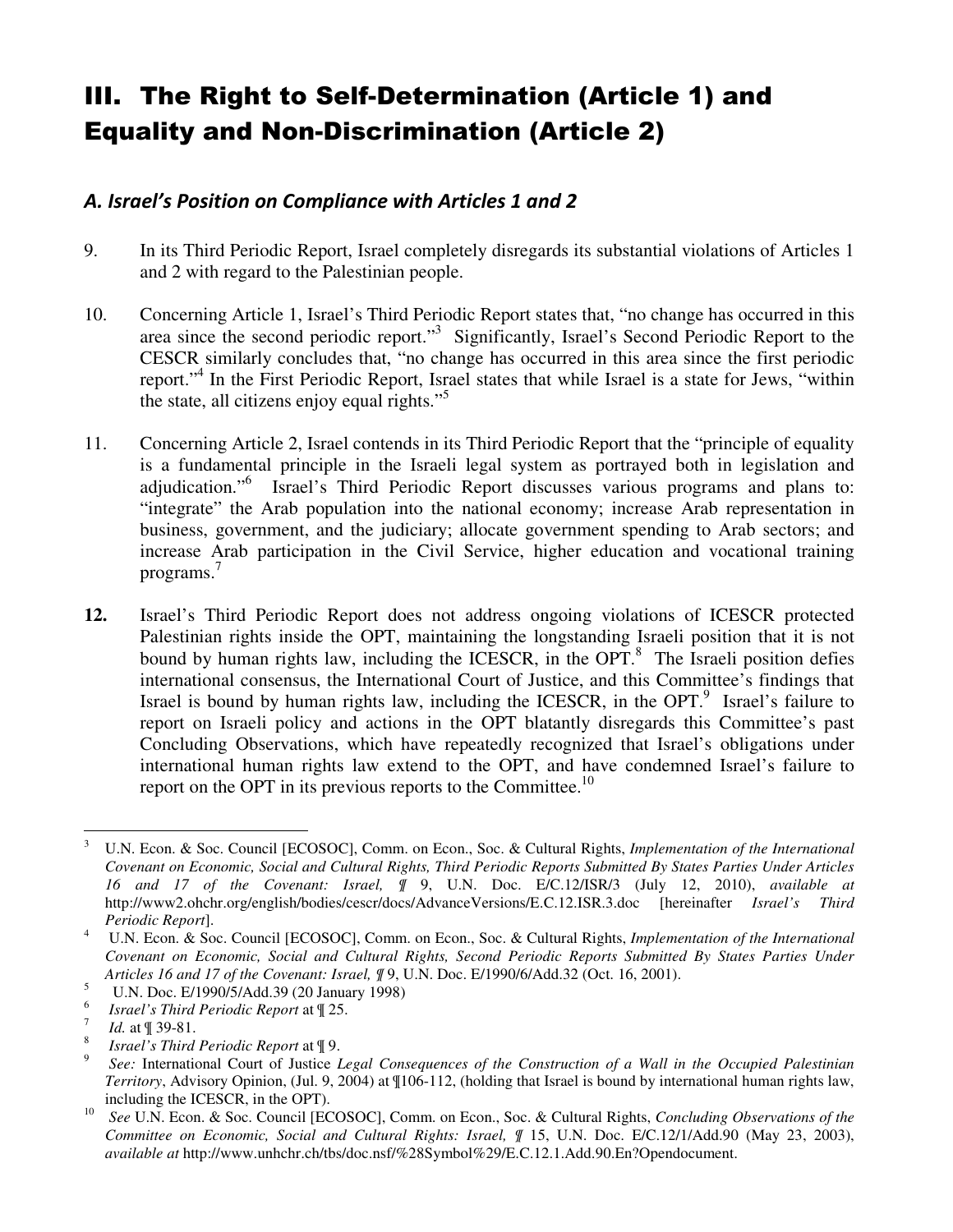## B. Badil's Position on Israeli Compliance with Articles 1 and 2

- 13. The impact of recent Israeli developments upon Palsetinians is best understood within a framework of Israel's ongoing and systematic violations. For more than 60 years, Israel's Knesset (Parliament) has enacted laws which discriminate against the indigenous Palestinian people on grounds of their national origin. This has put in place a system of laws, policies, and practices of institutionalized racial discrimination that denies Palestinians their right to selfdetermination, deprives them of all other ICESCR-protected rights, and constitutes the root cause of their massive and ongoing forced displacement.
- 14. Both, the UN Special Rapporteur on Human Rights in the OPT and the South African Human Sciences Research Council 2009 Report on Occupation, Colonialism, and Apartheid systematically examined Israeli policies in the OPT, concluding that Israel is in gross violation of IHRL and IHL because of its practices of colonialism and apartheid:  $11$  "Israel's rule in the OPT has assumed such a colonial character: namely, violations of the territorial integrity of occupied territory; depriving the population of occupied territory of the capacity for self governance; integrating the economy of occupied territory into that of the occupant; breaching the principle of permanent sovereignty over natural resources in relation to the occupied territory; and denying the population of occupied territory the right freely to express, develop and practice its culture."<sup>12</sup> The Council went on to find, "[b]y examining Israel's practices in the light of Article 2 of the Apartheid Convention, this study concludes that **Israel has introduced a system of apartheid in the OPT**."<sup>13</sup>
- 15. Israel's Third Periodic Report does not address ongoing violations of the Palestinian Article 1 right to self-determination in the OPT.<sup>14</sup> Israel has continued to illegally confiscate Palestinian land,<sup>15</sup> demolish Palestinian property,<sup>16</sup> enclose and segregate the Palestinian population, and expand Jewish settlements in the OPT.<sup>17</sup> These systematic and pervasive policies not only violate the Palestinian right to self-determination under Article 1 of the ICESCR, but also constitute an ongoing colonization project and the crime of apartheid.<sup>18</sup>

 $11$ <sup>11</sup> See, for example, the reports of the UN Special Rapporteur Prof. John Dugard to the Human Rights Council: A/HRC/4/17 and A/HRC/7/17. Also: Human Sciences Research Council, "Occupation, Colonialism, and Apartheid? A re-assessment of Israel's practices in the occupied Palestinian territories under international law," May 2009, available at http://www.hsrc.ac.za/Document-3227.phtml

<sup>12</sup> *Id.* 

<sup>13</sup> *Id.*

<sup>14</sup> *Israel's Third Periodic Report* at ¶ 9.

<sup>15</sup> Norma M. Hazboun, "Israeli resettlement schemes for Palestinian refugees in the West Bank and the Gaza Strip since 1967," Shaml Monograph Series 4, (1996).

<sup>&</sup>lt;sup>16</sup> Israeli Committee Against Home Demolitions, "Statistics on Home Demolitions (1967-2009).

<sup>17</sup> *See* Compilation of data from "Impact of Annexation and Expansion Wall on Socio-Economic Conditions of Palestinian Localities which the Wall Passes Through," Ramallah: PCBS, 2003-2005.

<sup>18</sup> Art. II of the Anti-Apartheid Convention states, in relevant part: "For the purpose of the present Convention, the term "the crime of apartheid"… shall apply to the following inhuman acts committed for the purpose of establishing and maintaining domination by one racial group of persons over any other racial group of persons and systematically oppressing them: . . . (b) Deliberate imposition on a racial group or groups of living conditions calculated to cause its or their physical destruction in whole or in part; (c) Any legislative measures and other measures calculated to prevent a racial group or groups from participation in the political, social, economic and cultural life of the country and the deliberate creation of conditions preventing the full development of such a group or groups, in particular by denying to members of a racial group or groups basic human rights and freedoms, including the right to work, the right to form recognized trade unions, the right to education, the right to leave and to return to their country, the right to a nationality, the right to freedom of movement and residence, the right to freedom of opinion and expression, and the right to freedom of peaceful assembly and association; d) Any measures including legislative measures, designed to divide the population along racial lines by the creation of separate reserves and ghettos for the members of a racial group or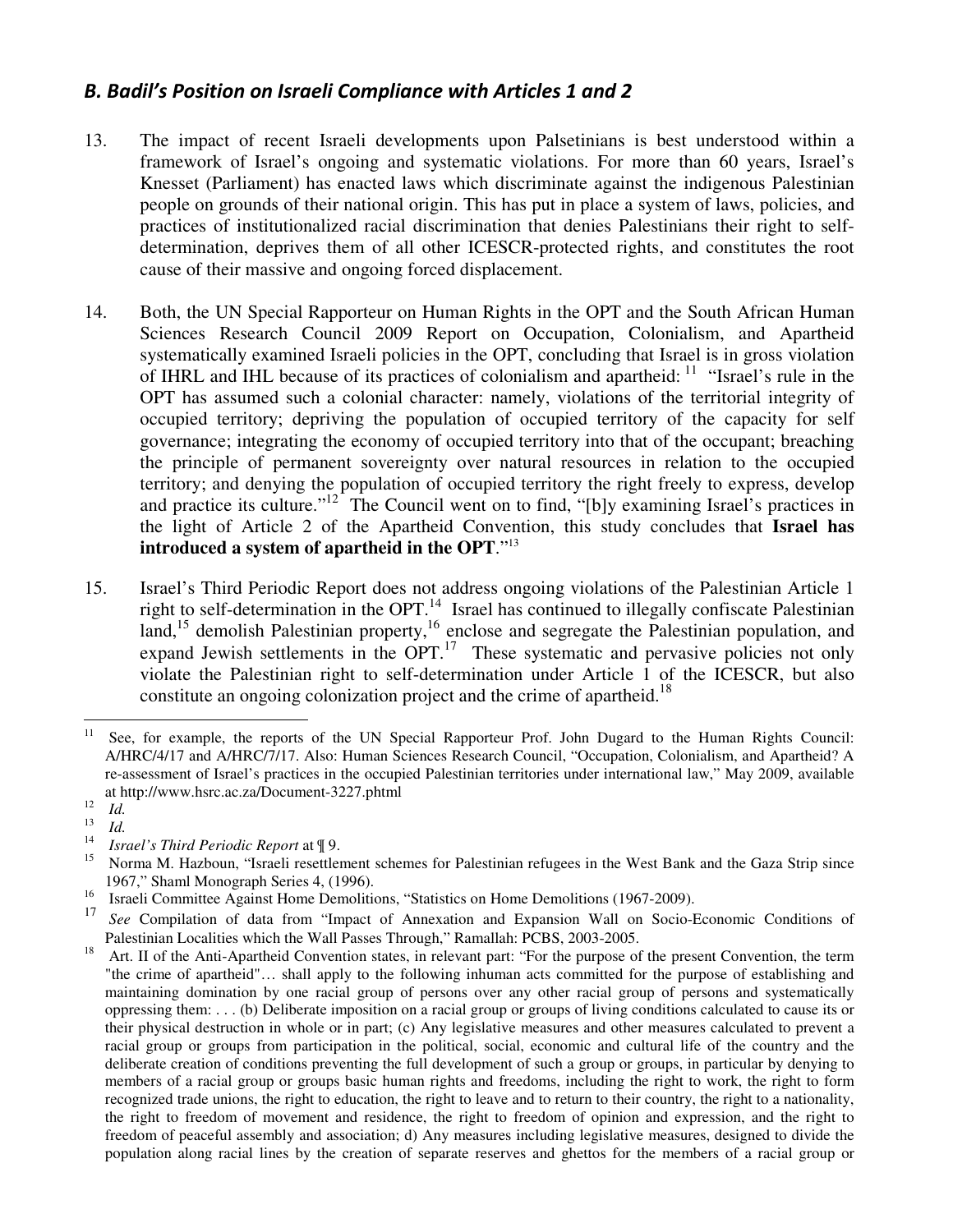- 16. Israel's systematic and widespread violations of ICESCR Article 1 and Article 2 affect—albeit in different ways—the entire Palestinian people, whether citizens of Israel, under occupation in the OPT, internally displaced persons (approximately 427,000), or refugees (approximately 6.6 million).<sup>19</sup>
- 17. Palestinians living both inside Israel and in the OPT are subject to a regime of institutionalized discrimination in violation of Article 2 of the ICESCR. Palestinians are subject to different laws than Jewish Israelis inside Israel and in the OPT.<sup>20</sup> Further, Palestinians are discriminated against in virtually all aspects of public life inside Israel, including access to education, health care, and work, which will be addressed below. Further, the laws and policies which systematically discriminate against Palestinians and/or privilege the Jewish population in Israel and in the OPT meet the definition of apartheid. $21$

# **i. The Legal Structure of Israel's Institutionalized Racial Discrimination:**

## a. Discriminatory Nationality and Citizenship Laws

- 18. Equality is not mentioned as a constitutional right in Israel's *Basic Law: Human Dignity and Liberty (1992)*, which serves as Israel's Bill of Rights."<sup>22</sup> In the absence of a constitutional right to equality, it is relegated to a secondary level-right, and is only considered if it can be derived from other rights granted by the Basic Law. Paragraph 10 of the Law, moreover, provides that, "This Basic Law shall not affect the validity of any law in force prior to the commencement of the Basic Law." A series of discriminatory laws adopted in the 1950s and 1960s thus continue to violate the fundamental right to equality of Palestinians.
- 19. The Law of Return  $(1950)^{23}$ : this law provides that every Jewish person in the world is entitled to "Jewish nationality" in Israel. Under the Law of Return, a Jewish national is "born of a Jewish mother or has become converted to Judaism and who is not a member of another religion."<sup>24</sup> Jewish nationals, citizens or nationals of any state in the world and their relatives are entitled under the law to enter Israel and obtain Israeli citizenship under the Citizenship Law (1952), discussed below. Jewish nationals enjoy the right to enter Israel even if they were not born in Israel and have no connection whatsoever to Israel. Palestinians, the indigenous population of the territory, on the other hand, are excluded from the Law of Return on grounds of their national origin, do not enjoy the legal status of nationals under any other Israeli law, and have no automatic rights to enter the country and obtain Israeli citizenship.

 $\overline{a}$ 

groups, the prohibition of mixed marriages among members of various racial groups, the expropriation of landed property belonging to a racial group or groups or to members thereof;…."

<sup>19</sup> Badil, *Survey of Palestinian Refugees and Internally Displaced Persons (2008-2009) 57*, *available at* www.badil.org [hereinafter *Badil Survey 2008-2009*].

<sup>20</sup> *See, generally, Badil Survey 2008-2009* at 95; *See also supra* note 18.

<sup>21</sup> <sup>21</sup> *See Concluding Observations 2003* at  $\#$  15.<br><sup>22</sup> Passed on 12<sup>th</sup> Adar Bet, 5752 (17 March 1

Passed on 12<sup>th</sup> Adar Bet, 5752 (17 Marc h 1992); Published in Sefer Ha-Chikkun No. 1391 of the 20<sup>th</sup> Adar Bet, 5752 (25 March 1992).

<sup>&</sup>lt;sup>23</sup> Passed by Knesset on 20<sup>th</sup> Tammuz, 5170 (5<sup>th</sup> July 1950) and Published in Sefer Ha-Chukkim No. 51 of the 21<sup>st</sup> of Tammuz.

<sup>&</sup>lt;sup>24</sup> Joseph Schechla, The Consequences of Conflating Religion, Race, Nationality and Citizenship, al Majdal magazine, Winter-Spring 2010.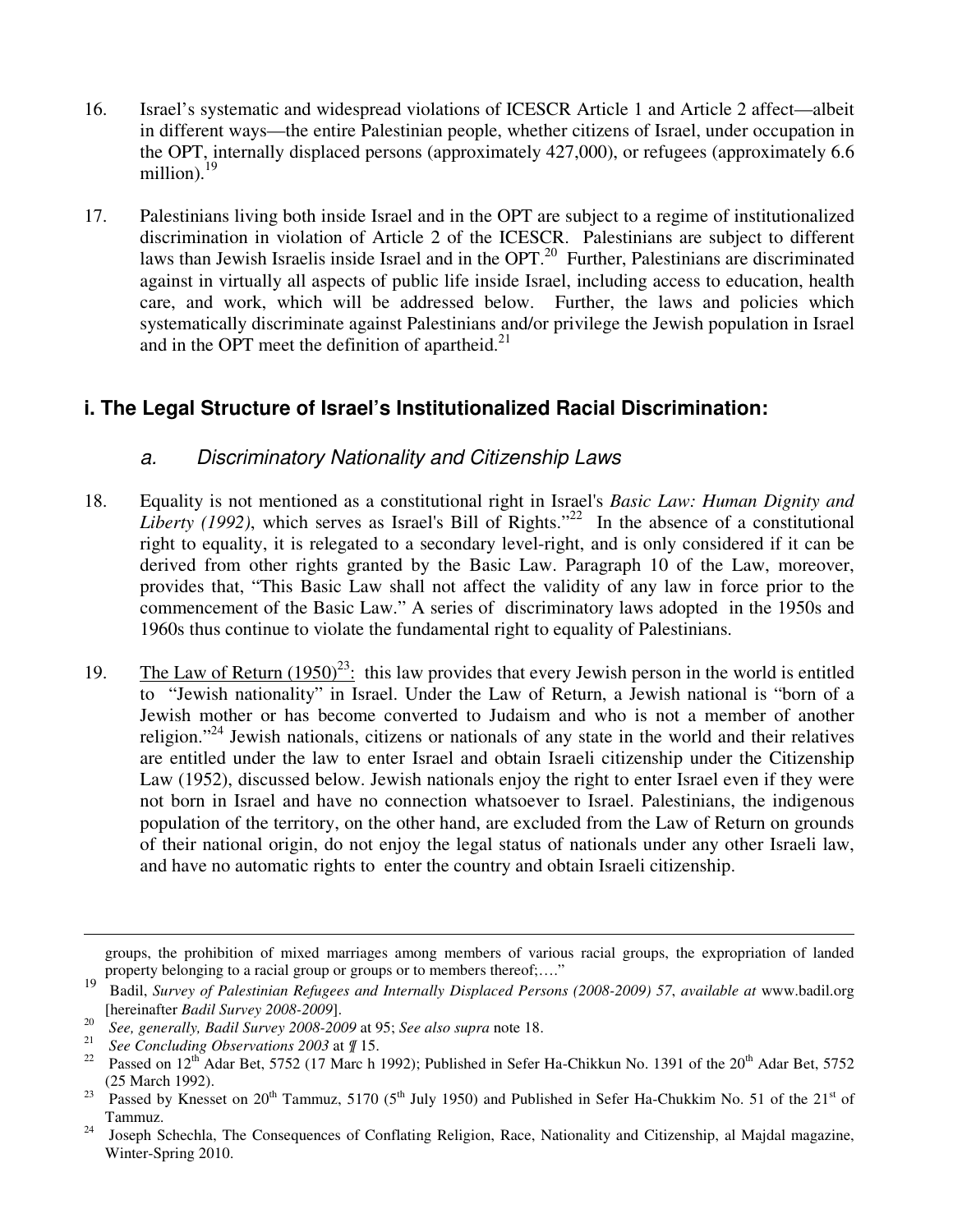20. Immigration to Israel, *i.e*., the "right to return," is a "nationality right" and therefore unavailable to Palestinians.<sup>25</sup> The Law, in essence, gives automatic nationality *and* citizenship only to Jews:

> The Law of Return Article 4(a) provides "The rights of a Jew under this Law and the rights of an *oleh*<sup>26</sup> under the Nationality [sic] Law, 5712-1952, as well as the rights of an *oleh* under any other enactment, are also vested in a child and a grandchild of a Jew, the spouse of a Jew, the spouse of a child of a Jew and the spouse of a grandchild of a Jew, except for a person who has been a Jew and has voluntarily changed his religion."

- 21. The Citizenship Law (Nationality Law,  $5712-1952$ )<sup>27</sup>: This law annulled the British Mandate Citizenship Law under which the indigenous Palestinians had held the status of citizens *and* nationals in their country; it resulted in the *de facto* "denationalization" of this entire population. It is important to note that the official English-language version of the Citizenship Law carries the falsely translated title "The Nationality Law", as if it were the legal basis for a nationality right, which it is not. $^{28}$
- 22. Israeli law thus distinguishes between citizenship and nationality in a manner that discriminates against Palestinians.<sup>29</sup> Jewish people are "nationals and citizens" of Israel, whereas Palestinians can only attain the status of "citizen" of Israel. In practice, Jewish people all over the world are given "the automatic right, by virtue of being Jewish, to immigrate to Israel and acquire Israeli citizenship [but] Arab Palestinians, on the other hand, face restrictions in acquiring such citizenship."<sup>30</sup> Thus, under Israel's legal regime, *only* **"Jewish nationals and citizens of Israel" constitute the privileged group of Israeli citizens who have full access to ICESCR-enunciated rights, as well as civil and political rights**.
- 23. Palestinians who meet the criteria of the 1952 Citizenship Law are accorded the status of "citizens of Israel;" **Palestinians could not and cannot become "nationals" of Israel** because they are not Jewish and because "Israeli nationality" is not recognized by Israeli law.<sup>31</sup> **The status of "citizen of Israel" is a second-class citizenship status with limited protection of ICESCR enunciated rights, as well as limited civil and political rights.** Approximately 150,000 indigenous Palestinians who had not become refugees in 1948 and their descendants hold this second-class citizenship status in Israel today; they comprise approximately 20% of Israel's population. $32$
- **24.** Palestinians who did not meet the criteria of the 1952 Citizenship Law because they were outside the country or in territory controlled by Israeli-defined 'enemy forces' at certain cut-off

 $\frac{1}{25}$  $\frac{25}{26}$  *Id.* 

<sup>&</sup>lt;sup>26</sup> An *oleh* is a Jewish term referring to a Jew who is immigrating to Israel.<br><sup>27</sup> Metionality Law (5172, 1052), smillable at http://www.lrageest.cov.il/wwi

<sup>&</sup>lt;sup>27</sup> Nationality Law (5172-1952), available at  $\frac{http://www.knesset.gov.i/review/data/eng/law/kns2_nationality_eng.pdf}{28}$ <br><sup>28</sup> Joseph Schockle *The Consequences of Conflating Beligion*, Base, Nationality, and Citizenskin, Al Moidel, Wii

<sup>28</sup> Joseph Schechla, *The Consequences of Conflating Religion, Race, Nationality, and Citizenship*, Al Majdal , Winter-Spring 2010, 14.

<sup>&</sup>lt;sup>29</sup> Centre on Housing Rights and Evictions (COHRE) and Badil, *Ruling Palestine: A History of the Legally Sanctioned Jewish-Israeli Seizure of Land and Housing in Palestine* 56, *available at:*  http://www.cohre.org/store/attachments/COHRE%20Ruling%20Palestine%20Report.pdf [hereinafter *Ruling Palestine*].

<sup>30</sup> *Ruling Palestine at 56.* 

<sup>31</sup> *Id. at 57.* 

<sup>32</sup> *See Adalah: Historical Background, available at: http://www.adalah.org/eng/backgroundhistory.php.*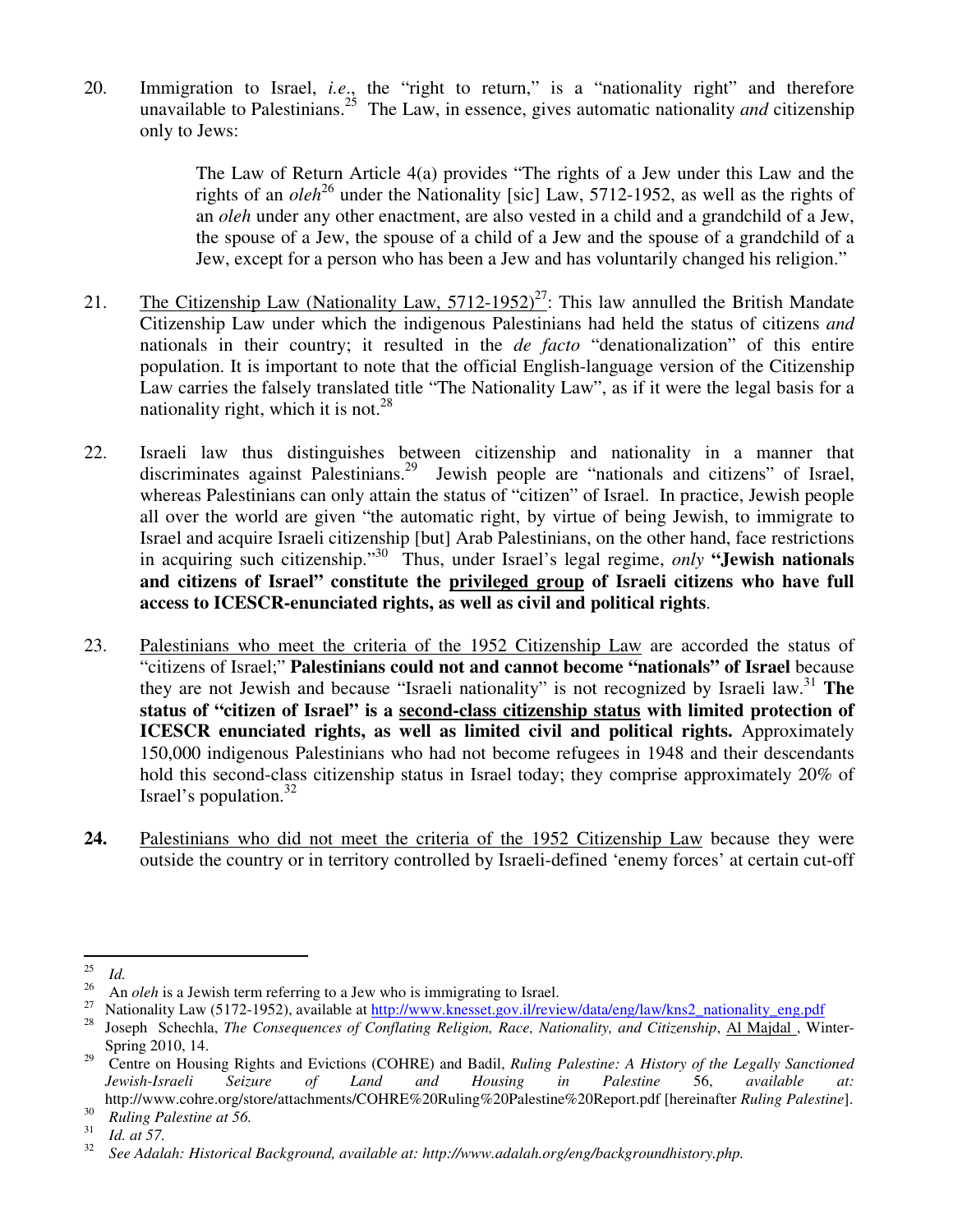dates, **are excluded from Israeli citizenship and made stateless by the law.<sup>33</sup>** At least 750,000 Palestinians and their descendants (approximately 5.7 million persons) have remained stateless 1948 Palestinian refugees until today.<sup>34</sup> **Israel continues to deny and violate the right of these refugees to return and to citizenship in their country of origin.** 

25. Equality of Palestinian citizens is also **obstructed by Israel's self-definition as a "Jewish and democratic state."** The Jewish character of the state is defined by three inter-related components: (1) that Jews form the majority of the state; (2) that Jews are entitled to certain preferential treatment (e.g. the Law of Return); and (3) that a reciprocal relationship exists between the state and Jews outside of Israel. $35$ 

## b. Discriminatory Land Laws, Property Confiscation, and Distribution of **Resources**

- <sup>26.</sup> The Absentees' Property Law  $(1950)^{36}$ . This law established the Israeli "Custodian of Absentee Properties and authorized it to confiscate the land of those persons deemed "absentees" and to transfer ownership to the Development Authority which was to be established for this purpose.<sup>37</sup> The law defined absentees as persons who traveled to Lebanon, Egypt, Trans-Jordan, Syria, Iraq, Saudi Arabia, the Yemen or stayed in territory of Palestine that was not under Israeli control at any time between November 29, 1947 and the enactment of the law.<sup>38</sup> This definition included Palestinians who had left their "habitual place of residence" at any time during that period, even if they never left the territory that became the state of Israel.<sup>39</sup> Tens of thousands of Palestinians who fled their "habitual place of residence" seeking safety in other villages during the 1948 conflict were thus deemed "present absentees" and their property was confiscated by the Custodian.<sup>40</sup> "Present absentees" include some 335,000 Palestinians who are living as internally displaced persons (IDP) in Israel today.<sup>41</sup> At least half of that population resides in "unrecognized villages" that Israel refuses to legitimize, and thus are subject to demolition under Israeli law.<sup>42</sup> The Absentees' Property Law has been enforced only against Palestinians and some foreigners, and not against Jews, resulting in the discriminatory confiscation of Palestinian land.<sup>43</sup>
- 27. The Development Authority Law (1950): Israel established the Development Authority (DA) "to work with relevant Government agencies to acquire and prepare lands for the benefit of

 $\frac{1}{33}$  *See* Haneen Na'amnih, "New Anti-Arab Legisltion," Adalah's Newsletter, Volume 50, July 2008; *See also "*Israel begins revoking citizenship of four Arabs," *Haaretz*, (6 May 2009); *See also* John Quigley, "Family Reunion and the Rights to Return to Occupied Territory," *Georgetown Immigration Law Journal*, 6 (1992).

<sup>34</sup> *Badil Survey 2008-2009 at 57* 

<sup>35</sup> <sup>35</sup> Ben Shalom vs. Central Election Committee, 43 P.D. IV 221 (1988).

<sup>&</sup>lt;sup>36</sup> Absentees' Property Law, 5710-1950 [Hereinafter Absentee Property Law]<br><sup>37</sup> Buling Palestine at 41

<sup>&</sup>lt;sup>37</sup> *Ruling Palestine* at 41.

<sup>38</sup> Absentee Property Law, *supra* note 36.

<sup>39</sup>  $\frac{39}{40}$  *Id.* 

<sup>40</sup> *Ruling Palestine* at 41.

<sup>41</sup> *Id.* 

<sup>42</sup> *Id. citing sources which estimate that between 4,200 and 5,800 km<sup>2</sup> of Palestinian land were confiscated by means of* the Absentees' Property Law. Other sources estimate that approximately 40% of land owned by Palestinians was expropriated by means of this law. See: Peretz, Don, *Israel and the Palestinian Arabs,* Washington DC: The Middle East Institute, 1958. According to the UN Special Committee on Palestine (UNSCOP), Palestinians owned 22,375km2 of the total land area of 27,343km2 in 1947. See: Hadawi, Sami, *Palestinian Rights and Losses in 1948*, London: Saqi Books, 1988.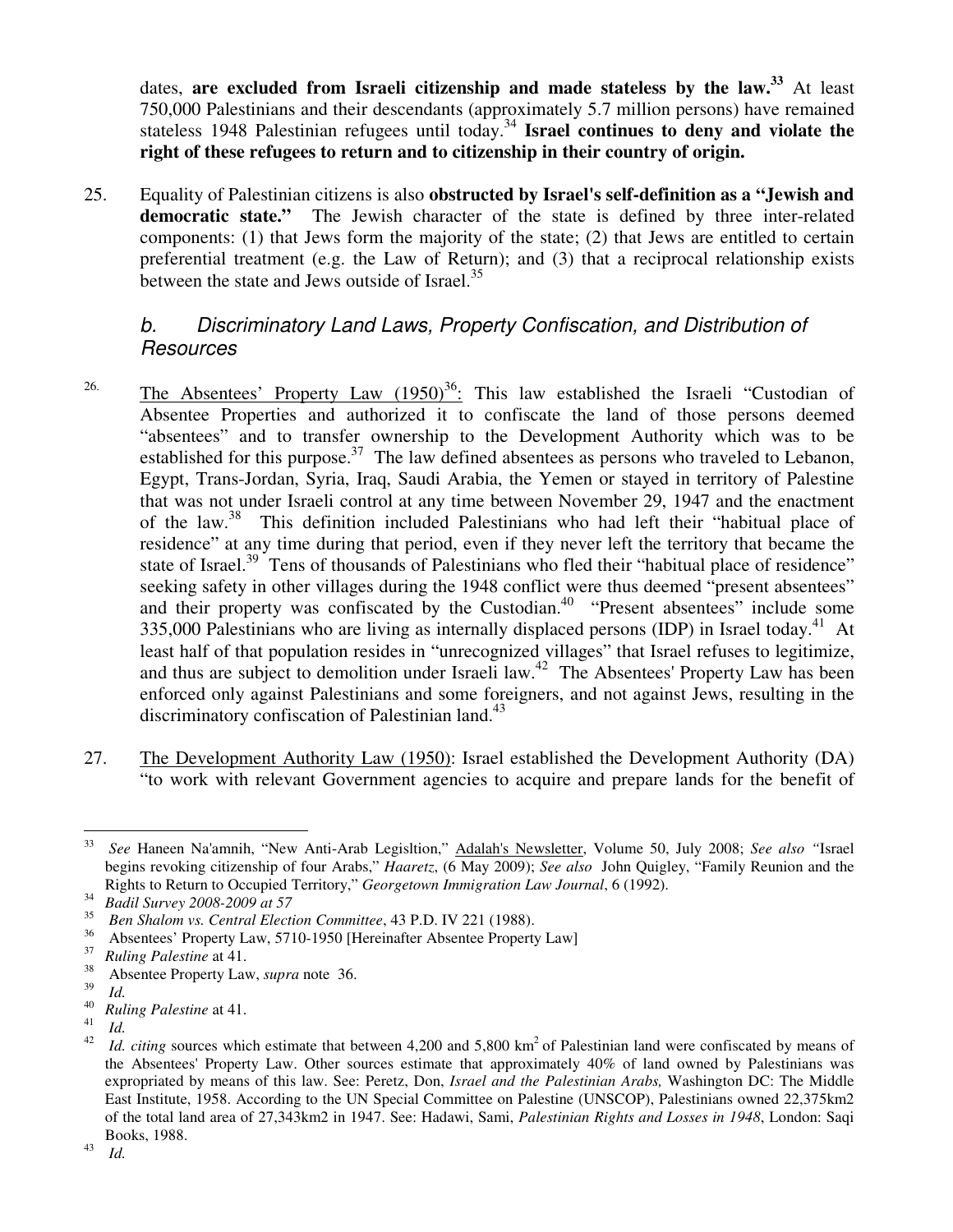newly arriving Jewish immigrants."<sup>44</sup> Under the law, the DA may transfer acquired land only to the State and the Jewish National Fund (JNF). Ownership of the vast majority of expropriated Palestinian land was subsequently transferred from the Custodian in this manner. 45

- 28. Over the past 62 years Israel has been engaged in a project of massive confiscation of Palestinian land, in particular from "absentees" (refugees) and IDPs ("present absentees").<sup>46</sup> Through these land laws, Israel has transferred 93% of the land owned or collectively held by Palestinians before1948 into 'Israel lands,' which can be held only by the state and designated Zionist organizations for the benefit of the 'Jewish people'.<sup>47</sup>
- 29. Zionist organizations such as the Jewish National Fund (JNF) enjoy quasi-public status under the law in Israel<sup>48</sup> while working for the exclusive benefit of the 'Jewish people' under their statutes. The organizations have played an integral role in obtaining and administering land in Israel for the exclusive benefit of Jews. Prior to 1948, the JNF controlled 600,000 dunums of land in Israel.<sup>49</sup> After 1948, the Israeli government transferred about 2 million dunums of confiscated land from "absentee" Palestinians to the JNF.<sup>50</sup> By the early 1950's, the JNF controlled 13% of the land in Israel, which it deemed the "inalienable property of the Jewish people."<sup>51</sup> In 1960, the JNF land was integrated into the Israel Land Authority (ILA), which is a public institution administering 93% of the land in Israel.<sup>52</sup> At that time, the JNF was granted the power to appoint 50% of the representatives on the ILA, giving the JNF extensive control over not only its own land, but the rest of 'Israel Lands'.<sup>53</sup>
- 30. Palestinians cannot obtain restitution of, own, or equally benefit from these lands in perpetuity under Israeli law. In particular, the Basic Law: Israel Lands of 1960, prevents the transfer of land to individuals. The chart below provides an overview of the discriminatory land laws and their consequences over time:  $54$

 $\frac{1}{44}$  *Development Authority (Transfer of Property) Law. See* Israel Law Resource Center *citing* "*Law of the State of Israel: Authorized Translation from the Hebrew, Volume 4.*" Government Printer, Jerusalem, Israel (1948-1987), p. 151-3 (*emphasis supplied*), *available at* http://israellawresourcecenter.org/israellaws/fulltext/devauthoritylaw.htm.

<sup>45</sup> *Id.* 

<sup>46</sup> *Badil Survey 2008-2009* at 6.

Adalah, *Report to the UN CERD In Response to the List of Issues Presented to Israel* at 2 (February 1, 2007).

<sup>48</sup> *World Zionist Organization-Jewish Agency (Status) Law (1952); Jewish National Fund Law (1953)* 

<sup>49</sup> Al-Majdal, *The Jewish National Fund: A Para-State Institution in the Service of Colonialism and Apartheid*, at 31 Issue No. 43 (Winter – Spring 2010).

<sup>50</sup> *Id.* 

 $\frac{51}{52}$  *Id.* 

<sup>52</sup>*Id.* 

<sup>53</sup> *Id.* 

<sup>54</sup> Usama Halibi Chart, *infra; See, e.g.,* Absentees' Property Law of 1950, the Development Authority Law of 1950, the Land Acquisition Law of 1953, the State Property Law of 1950, the Jewish National Fund Law of 1953, and the Basic Law: Israel Lands (1960).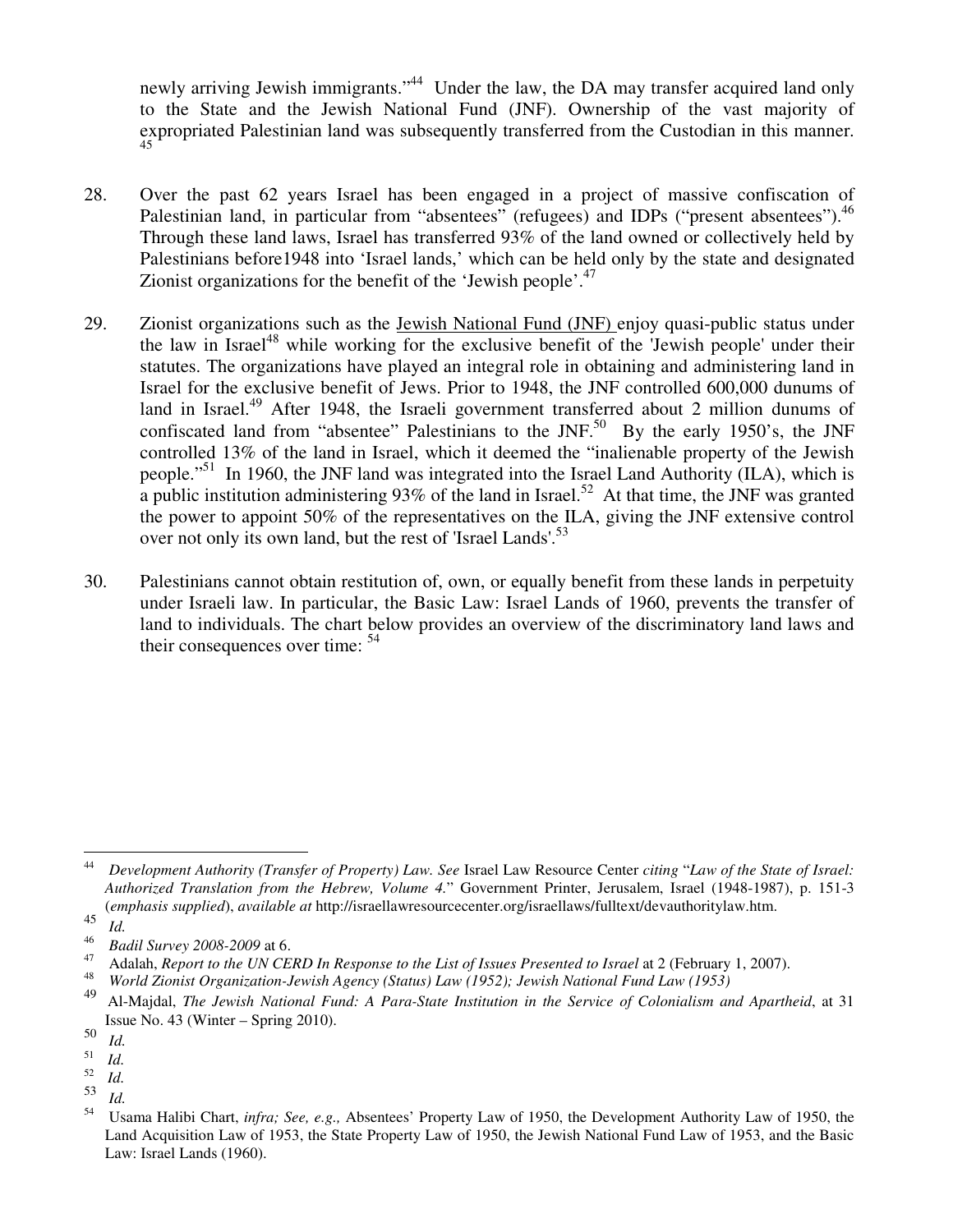

- has not established a single new Palestinian town on land held in the 'Israel Lands Reservoir'. Source: Usama Halabi (LL.M).
- 31. In Israel, Palestinians currently represent 20% of the Israeli population but use or control 3.4% of the land; 90% of land once owned by Palestinians has been confiscated by Israel, and 93% of the land in Israel has been nationalized, which "denies Palestinian citizens equal access to land and bars land restitution in court."<sup>55</sup>

<sup>55</sup> <sup>55</sup> See Mossawa, the Advocacy Center for Arab Citizens in Israel, Report: "The Human Rights Status of the Palestinian Arab Minority, Citizens of Israel", (October 2008); Adalah, Report to The UN CERD In Response To The List Of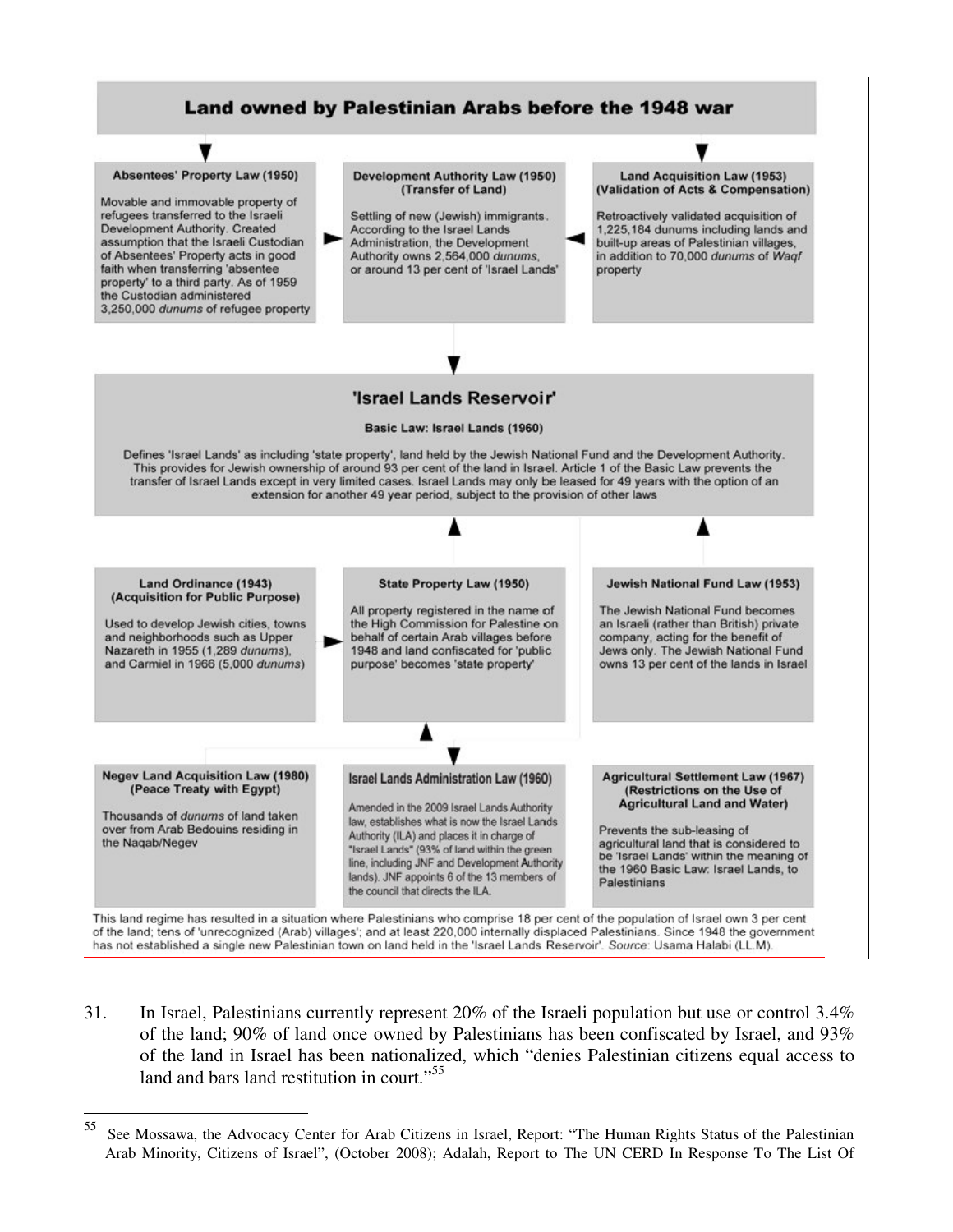32. Israel's system of discriminatory land laws and property confiscation constitutes gross violations of ICESCR Articles 1 and 2.

## **ii. Israel's CESCR Violations in the OPT: Institutionalized Racial Discrimination and Military Occupation**

- 33. In the OPT, institutionalized racial discrimination and its effects are compounded by the military occupation regime which Israel has maintained for 43 years over the occupied Palestinian population. Examples of illegal apartheid policies in the OPT include "road laws," "pass laws," and destruction of villages.
- **34.** During the Oslo Peace Process, the West Bank was divided into three non-contiguous "areas", "Area A, Area B and Area C." <sup>56</sup> The Palestinian Authority was granted limited authorities in Area A and Area B, comprising 40% of the West Bank, <sup>57</sup> while Israel retained military control over both areas.<sup>58</sup> Israel was given exclusive control over Area C, which includes the territory where Israeli settlements are located, and comprise the majority (60%) of the territory of the occupied West Bank.<sup>59</sup>
- 35. Inside the OPT there are two separate legal systems controlled by Israel; Palestinians are subjected to Israeli military law whereas Jewish Israeli settlers enjoy the full protection of Israel's domestic law.<sup>60</sup> This two-tiered legal regime facilitates the confiscation of Palestinian land in the OPT. Confiscation of Palestinian land in the OPT is accomplished by either Israeli military orders or extensions of previous British and Jordanian law.<sup>61</sup> At the end of 2008, approximately 70% of the occupied West Bank, including East Jerusalem, had been confiscated, annexed, or "de-facto annexed" by Israel.<sup>62</sup> In East Jerusalem,  $1/3$  of the land that Israel has confiscated has been used to build 12 Jewish settlements, housing almost 200,000 settlers.<sup>63</sup> Most of the remaining land has been re-zoned to effectively prevent Palestinian

Issues Presented To Israel, pg. 2, (1 February, 2007), (noting that after legal challenges by Palestinians citizens protesting their inability to bid for JNF land, for example, the Israeli state proposed in 2005 that JNF lands be available to Jews and non-Jews, though the Israel Lands Association (ILA) will compensate the JNF with substitute land for any plot purchased by a non-Jew. This allows the JNF to maintain its current hold over 2.5 million dunums of land); Usama Halabi, "Israel's Land Laws as a Legal Political tool: confiscating and Appropriating Palestinian Arab Lands and Creating Physical and Legal Barriers in order to Prevent future Property Restitution" Working Paper No.# 7, (December 2004).

- <sup>56</sup> "Palestine in a Century" Applied Research Institute-Jerusalem (ARIJ) www.poica.org/pal-in-a-century.php<br> $\frac{57}{2}$
- <sup>57</sup> Applied Research Institute Jerusalem (ARIJ), "*Palestine in a Century*", *available at:* www.poica.org/pal-in-acentury/pal-in-centruy.php. 58
- *Id.*. 59

 $\overline{a}$ 

 $\frac{59}{60}$  *Id.* 

These laws and military orders include: the 1943 Land (Acquisition for Public Purposes) Law; 1967 Military Order No. 59 (Government Properties); 1969 Military Order No. 364 (Government Properties) Amendment No. 4; 1953 Jordanian Land Law (Acquisition for Public Needs) as amended by 1969 Military Order No. 321 (Concerning the Lands Law – Acquisition for Public Needs); 1981 Military Order No. 949 (Concerning the Lands Law – Acquisition for Public Needs); 1967 Military Order No. 25 (Transactions in Real Property); 1974 Military Order 569 (Registration of Special Transactions in Land); and 1983 Military Order 1060 (Law on Registration of Unregistered Immovable Property) Amendment No. 2.

<sup>63</sup> Al-Haq, 40 Years after the Unlawful Annexation of East Jerusalem: Consolidation of the Illegal Situation Continues Through the Construction of the Jerusalem Light Rail, (Jun. 28, 2007), available at: http://www.alhaq.org/etemplate.php?id=326.

The Israeli Knesset has issued legislation which extends Israeli law to the OPT as a matter of extraterritorial jurisdiction e.g., *Emergency Regulations (Offense Committed in Israeli-Held Areas*), the *Knesset Election Law of 1969*, the *Income Tax Ordinance of 1978*, and the *Value Added Tax of 1978.* 

<sup>62</sup> *Badil Survey 2008-2009* at 27; *See also* OCHA-OPT, "Planning Crisis in East Jerusalem," April, 2009).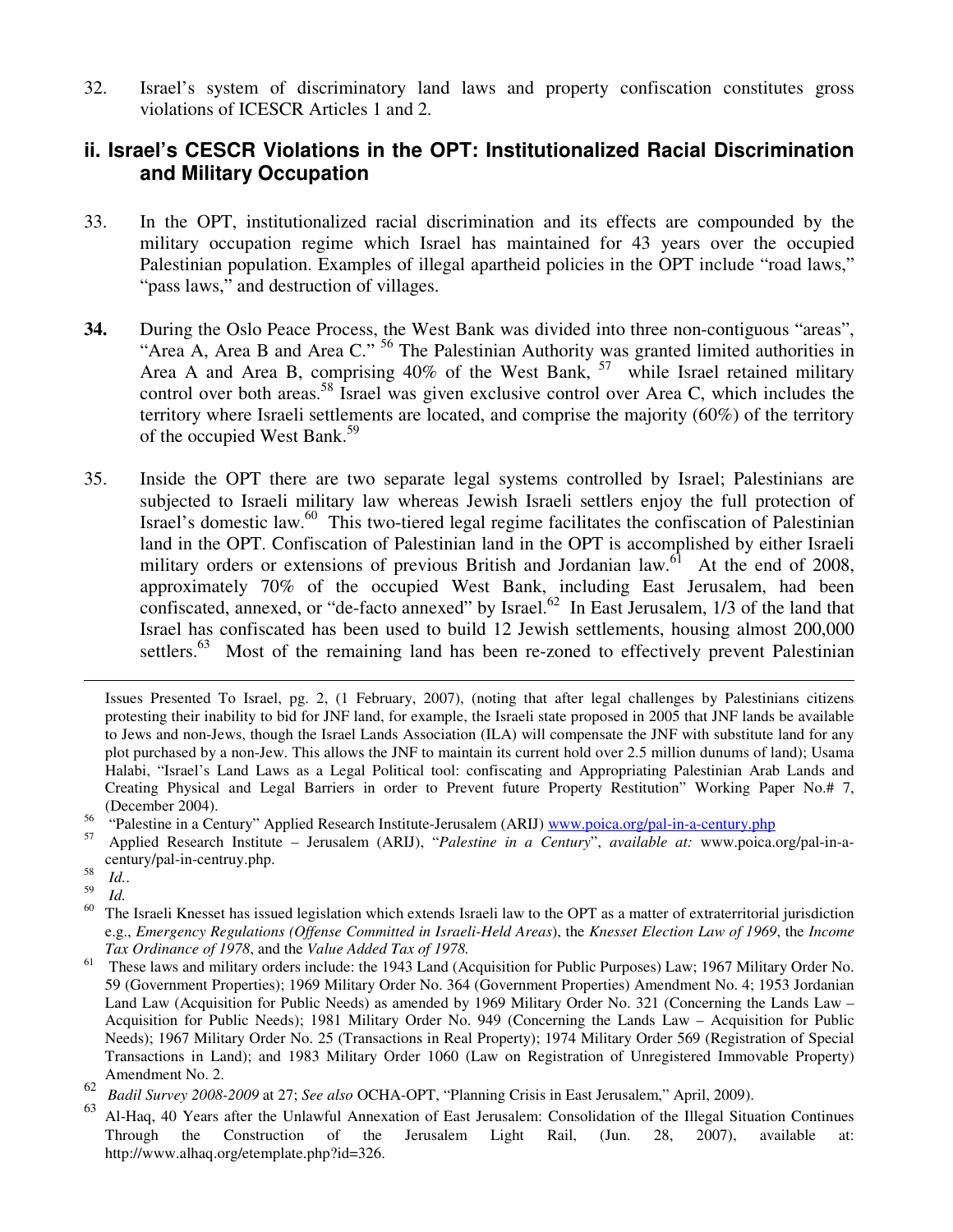use.<sup>64</sup> This dual legal regime also facilitates the restriction of Palestinian movement by means of a network of Israeli military checkpoints and roadblocks, while movement of Jewish Israelis, including settlers, is not equally restricted. As of September 2009, Palestinians were subjected to 592 checkpoints and "movement obstacles" that prevent movement between homes, jobs and schools.<sup>65</sup> Palestinians are prohibited from traveling on 137 kilometers of roads in the West Bank and require permits to travel on another 293 kilometers of roads in the West Bank.<sup>66</sup> Other examples of the separate legal systems such as the effects of the Wall on Palestinians and the demolition of Palestinian property in the West Bank will be discussed in detail in subsequent sections of the report.

36. This dual legal system institutionalizes discrimination against Palestinians in the OPT based on their ethnicity and nationality, and is a blatant violation of the ICESCR. The discriminatory legal system in the OPT allows for the confiscation of Palestinian land and destruction of property, which has resulted in mass transfer of the Palestinian population and the denial of Palestinian self-determination. Israeli actions during the reporting period that illustrate these discriminatory policies are discussed below.

## **iii. Recent Developments: Discriminatory Israeli Policies and Practices Since Israel's Last Periodic Report**

## a. Demolition and Destruction of Palestinian Property

- 37. Demolition of Palestinian homes both inside Israel and in the OPT, including East Jerusalem, is one of many methods that Israel uses to forcibly displace the Palestinian population, in violation of the Palestinian right to self-determination. Demolitions are ongoing both in the OPT and inside Israel today. $67$
- 38. Demolitions orders in the OPT are executed by Israeli "occupation authorities."<sup>68</sup> The Israeli Committee Against House Demolitions (ICAHD) reports that during the period 2000-2010, 11,795 Palestinian homes have been demolished. $69^{\circ}$  Reported demolitions occurred in the following categories: "Land clearing demolitions" or "demolitions for military purposes", "administrative demolitions" and "punitive demolitions."<sup>70</sup> Administrative demolitions are executed against buildings that lack proper permits as decided by Israeli occupation authorities.<sup>71</sup> Punitive demolitions are executed against properties owned by alleged Punitive demolitions are executed against properties owned by alleged Palestinian "resistance fighters", "including cases where the alleged militant is already imprisoned or killed."<sup>72</sup>

-

<sup>64</sup> *Badil Survey 2008-2009* at 27.

<sup>65</sup> OCHA OPT, "*Protection of Civilians*", (2009), (*noting* that of the 592, there are: 69 permanently staffed checkpoints, 23 partial checkpoints and 500 un-staffed obstacles (earth mounds, road gates, roadblocks, earth walls, trenches and road barriers).

<sup>66</sup> B'Tselem, "*Restrictions On Movement*", p.13.

<sup>67</sup> *See generally Badil Survey 2008-2009*.

<sup>68</sup> Israeli Committee Against House Demolitions (ICAHD), "*Statistics on House Demolitions (1967 – 2009)",* (Jan. 19, 2009).

<sup>69</sup> Israeli Committee Against House Demolitions ICAHD, "*Statistics on House Demolitions (1967-2010)*", *available at*  http://www.icahd.org/?page\_id=5508, *accessed on* Oct. 17, 2010, (note: this figure includes demolitions that occurred in the Gaza Strip during Operation Cast Lead in 2009).

<sup>70</sup>  $\frac{70}{71}$  *Id.* 

 $\frac{71}{72}$  *Id.* 

Id., Describing punitive demolitions as "houses demolished as punishment for the actions of people associated with the houses. The actions in questions have been everything from political organizing to attacks on Israeli civilians. This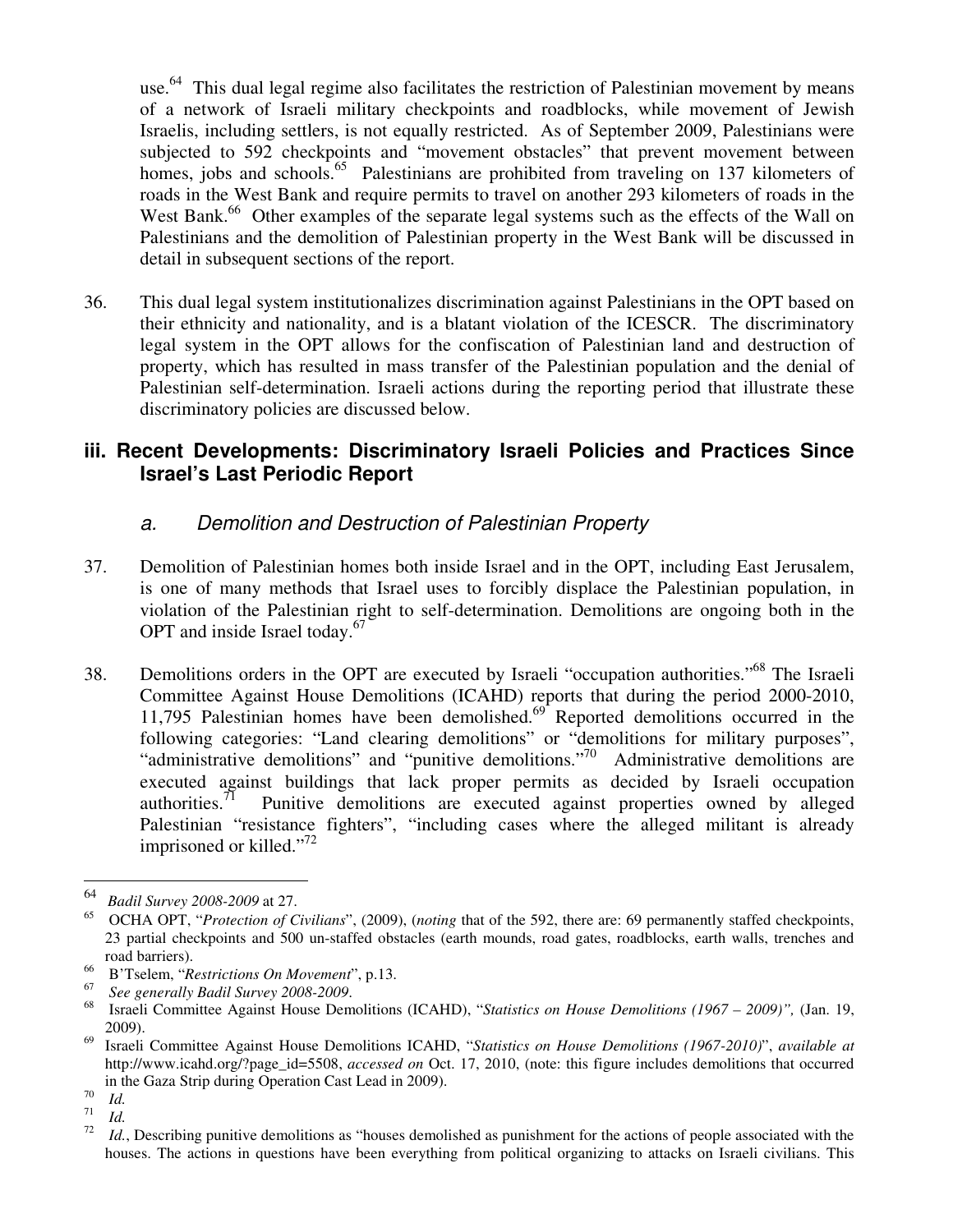- 39. 183 Palestinian homes were demolished between 2007 and the first half of 2009 in occupied East Jerusalem alone.<sup>73</sup> OCHA estimates that "at least 28 percent of all Palestinian homes in eastern Jerusalem were built without the required permit, making 60,000 people at risk of having their homes demolished."<sup>74</sup> Currently, Israel is planning the demolition of 90 Palestinian structures in East Jerusalem in order to construct a "Jewish archeological park."<sup>75</sup> Building permits are rarely granted in East Jerusalem, making it virtually impossible for Palestinians whose homes were demolished to re-build.<sup>76</sup>
- 40. In "Area C" of the West Bank demolition orders were issued for 5,000 Palestinian owned structures between January 2000 and September  $2007$ .<sup>77</sup> 1,600 of those structures were demolished.<sup>78</sup> Further, data indicates that demolitions of Palestinian structures in Area C are increasing; 221 Palestinian owned structures were demolished in the first half of 2009 alone.<sup>79</sup> Building permits in the same area are denied 94% of the time, and OCHA statistics indicate that for every building permit that is granted in Area C, 55 demolition orders are issued and 18 buildings are destroyed.<sup>80</sup> Further, more than 3,000 homes in the West Bank have outstanding demolition orders, which can be executed at anytime without notice.<sup>81</sup>
- 41. Israeli military operations have also caused massive destruction to Palestinian property, particularly in the Gaza Strip. Between 2000 and 2008 11,000 homes were destroyed in Gaza, not including the homes destroyed in Operation Cast Lead.<sup>82</sup>
- 42. 3,540 Gazan homes were destroyed or irreparably damaged in the Israeli military operation code-named "Operation Cast Lead", which took place from December 27, 2008 to January 18, 2009.<sup>83</sup> In its report on Operation Cast Lead, the UN Fact Finding Mission on the Gaza Conflict (The Mission) found that the Israeli military targeted and destroyed Gazan homes without military purpose.<sup>84</sup> The wanton destruction of civilian housing was the third phase of housing destruction in Operation Cast Lead, known as destruction for "the day after."<sup>85</sup> An Israeli soldier stated that "the day after" demolition " . . . meant taking a house that is not implicated in any way, that its single sin is the fact that it is situated on top of a hill in the Gaza

 $\overline{a}$ 

85 *Id.* at 213.

policy was suspended by the IDF in February, 2005 after it reached the conclusion that rather than deterring attacks, punitive demolitions only enflame the people and lead to more attacks. The practice was resumed on 19 January 2009."

<sup>73</sup> B'Tselem, *2008 Annual Report*, p. 25.

<sup>74</sup> OCHA Special Focus, *The Planning Crisis in East Jerusalem*, (April 2009).

<sup>75</sup>  $\frac{75}{76}$  *Id.* 

 $rac{76}{77}$  *Id.* 

<sup>77</sup> U.N.G.A., *Report of the Special Committee to Investigate Israeli Practices Affecting the Human Rights of the Palestinian People and Other Arabs of the Occupied Territories*, U.N. Doc. A/63/273 (August 13, 2008), *available at:* http://daccess-ods.un.org/TMP/497328.7.html.

<sup>78</sup>  $\frac{78}{79}$  *Id.* 

<sup>&</sup>lt;sup>79</sup> The Protection Sector OPT, 2010 CAP, Needs Analysis Framework.

<sup>80</sup> Peace Now, *Area C: Palestinian Construction and Demolition Stats* (February 2008), *available at:*  www.peacenow.org.il.

<sup>&</sup>lt;sup>81</sup> OCHA, *Lack of Permit: Demolitions and Resultant Displacement in Area C* (May 2008).<br><sup>82</sup> IJNRWA, Situation Overview, Shelter Sector in Gaza (July 2000).

<sup>&</sup>lt;sup>82</sup> UNRWA, *Situation Overview – Shelter Sector in Gaza* (July 2009).

 $\frac{83}{84}$  *Id.* 

<sup>84</sup> U.N. Human Rights Council (HRC), *Report of the United Nations Fact-Finding Mission on the Gaza Conflict*, at 211, U.N. Doc. A/HRC/12/48, (25 Sept. 2009), *available at* 

http://www2.ohchr.org/english/bodies/hrcouncil/docs/12session/A-HRC-12-48.pdf.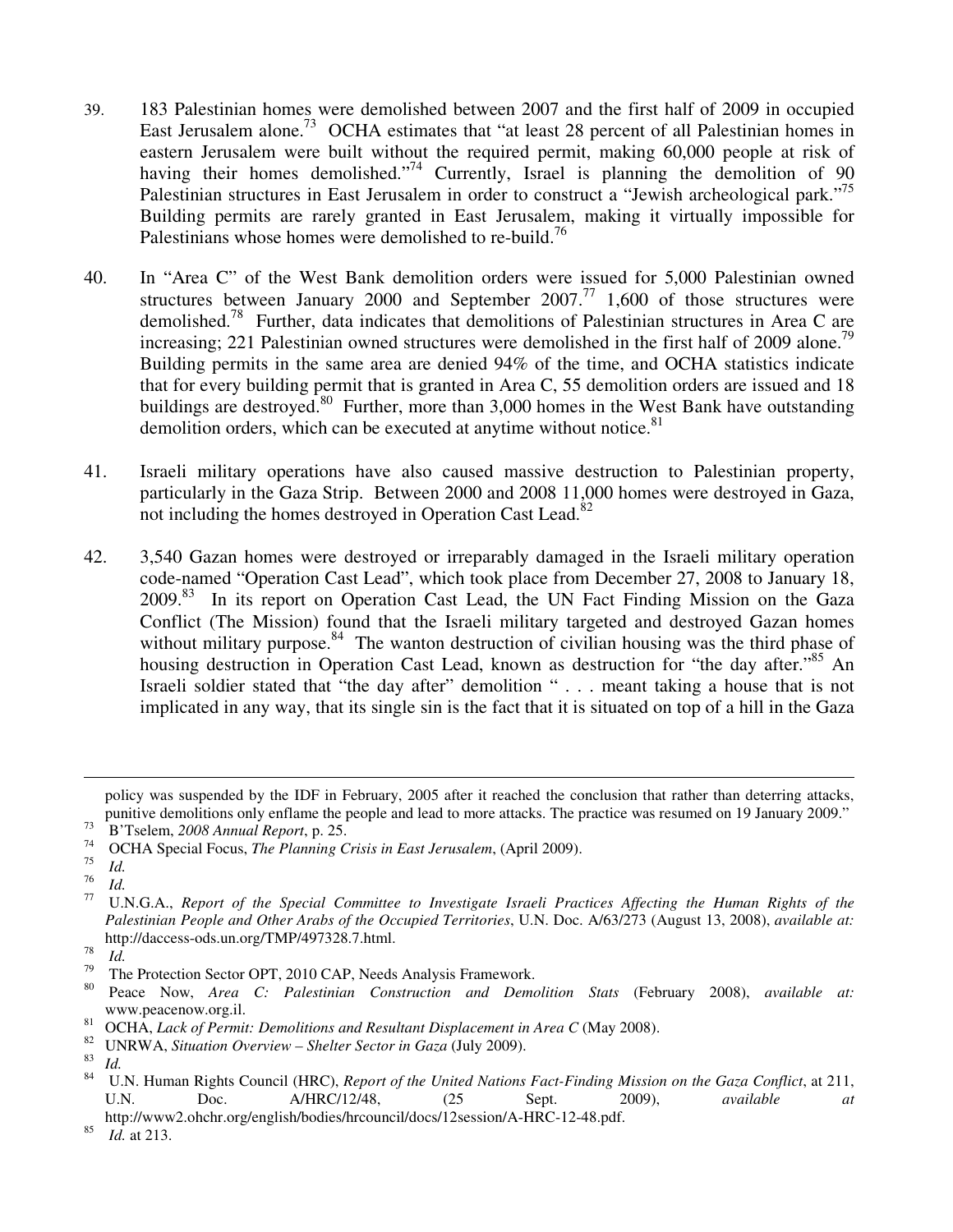Strip."<sup>86</sup> The intentional destruction of civilian homes in Operation Cast Lead violated the Fourth Geneva Convention, and Article 11 of the CESCR.<sup>87</sup>

- 43. The Israeli military also deliberately destroyed factories, businesses, water installations and other civilian economic and infrastructure targets during Operation Cast Lead, without military purpose.<sup>88</sup> 324 factories were destroyed during Operation Cast Lead.<sup>89</sup> The Mission's report notes that Gaza's most important industries suffered the most damage.  $90\degree$  Food supplies were also targeted and demolished, one third of all egg factories, Gaza's only operating Flour Mill, and 30 hectares of greenhouses were destroyed.<sup>91</sup> Further, water sanitation plants, wells and sewage pipes were targeted throughout the Gaza Strip, but water infrastructure was *completely*  destroyed in Beit Lahia, Jabaliyah, Beit Hanoun, parts of Zeytoun and areas south of Rafah.<sup>92</sup> The water infrastructure in these areas will have to be completely re-built.<sup>93</sup> The Mission found that these attacks on civilian economic and infrastructure targets were not justified by a military objective, and were part of the larger Israeli policy of the "disproportionate destruction of a significant part of Gaza's infrastructure."<sup>94</sup> The Mission concluded that the widespread devastation of the Gaza Strip during Operation Cast Lead "displayed a premeditated determination to achieve the objective of destruction."<sup>95</sup>
- 44. Gazans have been unable to rebuild the homes and businesses destroyed by Operation Cast Lead because of the devastating Israeli blockade on the occupied Gaza strip, which prohibits the import of construction materials and other essential goods.<sup>96</sup>
- 45. House and structure demolitions carried out against Palestinians are not confined to the West Bank, but are Israeli policy inside Israel as well, particularly in the Naqab (Negev).  $\frac{97}{463}$ Palestinian homes in the Naqab were demolished between 2005 and February 2008.<sup>98</sup> An estimated 45,000 Palestinian owned structures in the Naqab may be subject to demolition orders because they were built "illegally" – without proper zoning or building permits.<sup>99</sup> In some cases, entire villages are eligible for demolition.<sup>100</sup> There is no process for these towns to apply to become recognized localities, nor is there any criteria for establishing whether a particular locality *should* be recognized as legitimate.<sup>101</sup>
- 46. The systematic destruction of Palestinian property virtually ensures the forced displacement of the Palestinian population, in gross violation of the Palestinian right to self-determination, as well as the right to housing, right to work, and the right to an adequate standard of living.
- —<br>86 *Id.*
- 87 *Id.* at 214.
- 88 *Id.* at 215.
- 89 *Id.*
- 90 *Id.*  91

- *Id.*  93
- *Id.*  94

- $\frac{95}{96}$  *Id.*
- $\frac{96}{97}$  *Id.* at 262. <sup>97</sup> See Regional Council of Unrecognized Villages, www.rcuv.net.
- <sup>98</sup> "Off the Map," Human Rights Watch, 2008.<br><sup>99</sup> Mossous, *The Human Bights Status of the P*
- <sup>99</sup> Mossawa, *The Human Rights Status of the Palestinian Arab Minority, Citizens of Israel* (October 2008).<br><sup>100</sup> Adalah, Adalah, Demands, that Court, Prevent, the Expulsion of 1,000 Arab Redouin from their. *F*
- <sup>100</sup> Adalah, *Adalah Demands that Court Prevent the Expulsion of 1,000 Arab Bedouin from their Homes and the Destruction of their Village in the Naqab in Israel*, Adalah Newsletter, Vol. 54, (November 2008).
- <sup>101</sup> Adalah, *Adalah's Report to CERD In Response To The List Of Issues Presented To Israel* (February 1, 2007).

*Id.* at 216-217. 92

*Id.* at 218. 95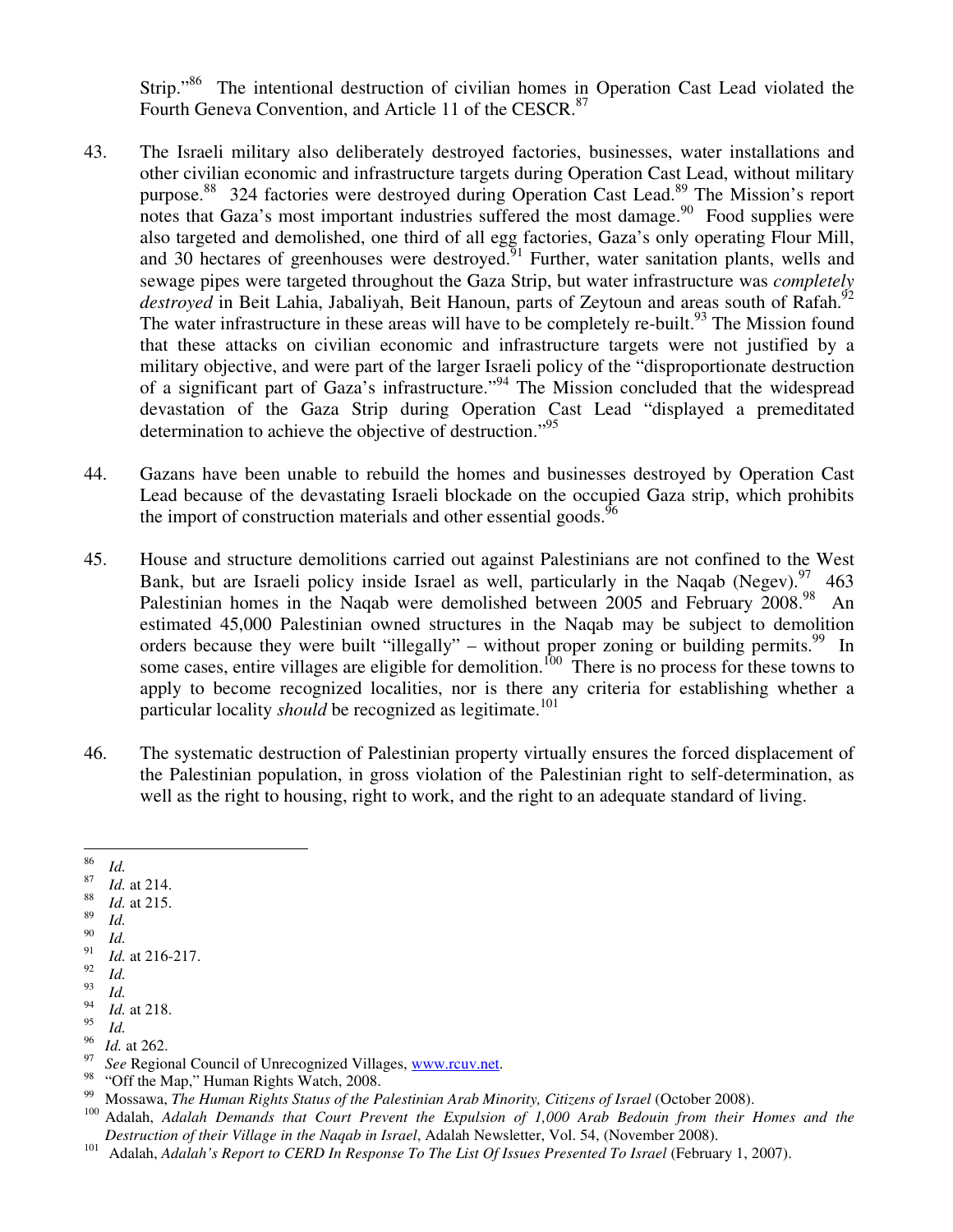## b. Closure and Segregation

The Wall:

- 47. In 2004 the International Court of Justice (ICJ) issued the *Advisory Opinion on the Legal Consequences Arising from the Construction of the Wall*. The opinion stated that construction of the Wall is a grave violation of human rights and humanitarian law, and ordered Israel to cease construction, dismantle what had already been constructed, and provide Palestinians who were affected by construction with restitution.<sup>102</sup> Israel has continued construction of the Wall despite the Advisory Opinion of the ICJ, resulting in the displacement of thousands of Palestinians and the de-facto annexation of Palestinian land now on the western side of the Wall. Israel has ignored the ICJ opinion, including failing to compensate Palestinians for any of the confiscation or destruction of their lands and properties as a consequence of the construction of the Wall.
- 48. As of 2009, 60% of the Wall had been built and 10% was under construction.<sup>103</sup> 86% of the Wall is built in the West Bank, resulting in the forced displacement of thousands of Palestinians who are cut off from their homes, farmland, and the rest of the West Bank by the Wall.<sup>104</sup> For example, the towns of Qalqilya, Bil'in, Nil'in, and Tulkaram have been devastated as a result of the Wall. According to the Palestine Monitor, "[n]o town in the West Bank suffers more restrictions than Qalqilya."<sup>105</sup> The Wall surrounds residents of Qalqilya on all four sides, and they are separated from their sources of income, their children's schools, and adequate health care options.<sup>106</sup>
- 49. Construction of the Wall has also resulted in the de-facto Israeli annexation of Palestinian land that used to fall in the West Bank and now falls on the western side of the Wall.<sup>107</sup> This includes 69 Jewish colonies, 12 of which are in East Jerusalem. 108
- 50. Thousands of Palestinians who are affected by the construction of the wall are likely to be forcibly displaced from their homes and land. 498,000 Palestinians live in areas now severed from the rest of the West Bank as a result of the Wall.<sup>109</sup> 263,200 of those 498,000 Palestinians are at risk of forced displacement because they now live in closed areas and the "seam zone", the area between the Wall and the Green Line.<sup>110</sup> Palestinians living in the "seam zone" must apply for special permits to access their homes and land, as that area has been designated a "closed military area."<sup>111</sup>

<sup>-</sup><sup>102</sup> International Court of Justice, *Legal Consequences of the Construction of a Wall in the Occupied Palestinian Territory*, Advisory Opinion (July. 9, 2004).

<sup>103</sup> <sup>103</sup> *Badil Survey 2008-2009* at 26.<br><sup>104</sup> *i*The Olive Hawcet in the West

<sup>&</sup>lt;sup>104</sup> "The Olive Harvest in the West Bank and Gaza", United Nations Report, October 2008.<br><sup>105</sup> "October", <sup>Octob</sup>er 2008.

<sup>105</sup> "Qalqilya: Prison City," Palestine Monitor, October 3, 2009, *available at:* http://www.palestinemonitor.org/spip/spip.php?article1103.

<sup>106</sup>  $\frac{106}{107}$  *Id.* 

Report of the Special Rapporteur on the situation of human rights in the Palestinian territories occupied since 1967, John Dugard A/HRC/7/17, 21 January, 2008.

<sup>108</sup>  $\frac{108}{109}$  *Id.* 

<sup>109</sup> B'Tselem, "*Annual Report 2008*", (2008).

<sup>110</sup>  $\frac{110}{111}$  *Id.* 

<sup>111</sup> OCHA Protection Sector OPT, "*2010 CAP, Needs Analysis Framework*".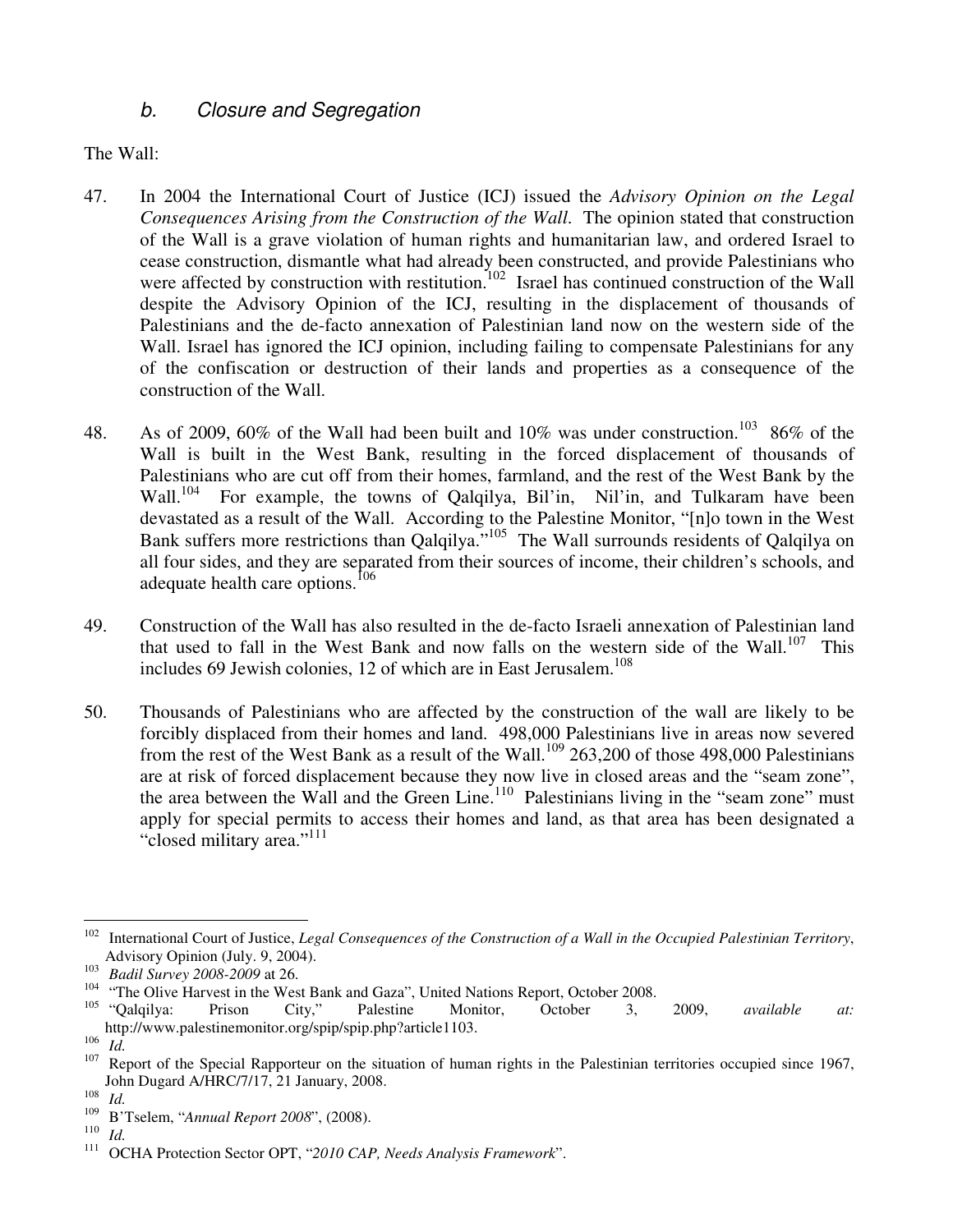- 51. While the Wall forcibly removes thousands of Palestinians from their land, it consolidates Jewish controlled territory. 83% of the Jewish settler population now lives on the western side of the Wall, demonstrating the fact that the Wall has been used to annex Palestinian land and consolidate Jewish control over as much continuous territory as possible.<sup>112</sup>
- 52. The Wall separates  $25\%$  of Palestinians living in East Jerusalem from the rest of the city.<sup>113</sup> In 2006, the UN Special Rapporteur noted, "the Wall in the Jerusalem area is being constructed to transfer many Palestinians with Jerusalem identity documents to the West Bank."<sup>114</sup>

### Blockade of Gaza:

- 53. Israel claims that it withdrew from the Gaza Strip in 2005 and no longer has any responsibility as the occupying power over Gaza. However, "[t]he test for determining whether a territory is occupied under international law is effective control, and not the permanent physical presence of the occupying Power's military forces in the territory in question."<sup>115</sup> As such, "it is clear that Israel remains the occupying Power as technological developments have made it possible for Israel to assert control over the people of Gaza without a permanent military presence. . ."<sup>116</sup> Israel has continued to exert effective control over Gaza since its claimed withdrawal in 2005 by completely controlling the airspace, land and sea borders, and all entry and exit of goods and services into and out of the Gaza Strip.
- 54. In 2007, Israel began a blockade of the Gaza Strip air-space, territorial waters and land border crossings.<sup>117</sup> This blockade is a violation of the Palestinian people's right to self-This blockade is a violation of the Palestinian people's right to selfdetermination, as Israel has complete control over Palestinians living in the Gaza Strip and the entire economy of the Gaza Strip. Limited humanitarian access notwithstanding, the blockade of the Gaza Strip remains in full effect, having lasted now for three years, contributing to

-

 $112$  Report of the Special Rapporteur on the situation of human rights in the Palestinian territories occupied since 1967, John Dugard A/HRC/7/17, 21 January, 2008.

<sup>&</sup>lt;sup>113</sup> Op. cit. UN Document A/HRC/7/17, 21 January, 2008. Also see "Creating a Semi-enclave: Focus on Anata, Jerusalem Governorate," Special Report, Ramallah: Negotiations Affairs Department, Palestinian Monitoring Group, 15 June, 2006, p. 3.

<sup>114</sup> U.N. Econ. & Soc. Council [ECOSOC], *Question of the Violation of Human Rights in the Occupied Arab Territories, Including Palestine: Report of the Special Rapporteur of the Commission on Human Rights, John Dugard, on the Situation of Human Rights in the Palestinian Territories Occupied since 1967*, U.N. Doc. E/CN.4/2006/29, (January 17, 2006), *available at:* http://daccess-ods.un.org/TMP/4152982.html.

<sup>&</sup>lt;sup>115</sup> *Id.* at 5 ("Israel's effective control is demonstrated by the following factors: (a) Substantial control of Gaza's six land crossings: the Erez crossing is effectively closed to Palestinians wishing to cross to Israel or the West Bank. The Rafah crossing between Egypt and Gaza, which is regulated by the Agreement on Movement and Access entered into between Israel and the Palestinian Authority on 15 November 2005 (brokered by the United States, the European Union and the international community's envoy for the Israeli disengagement from Gaza), has been closed by Israel for lengthy periods since June 2006. The main crossing for goods at Karni is strictly controlled by Israel and since June 2006 this crossing too has been largely closed, with disastrous consequences for the Palestinian economy; (b) Control through military incursions, rocket attacks and sonic booms: sections of Gaza have been declared "no-go" zones in which residents will be shot if they enter; (c) Complete control of Gaza's airspace and territorial waters; (d) Control of the Palestinian Population Registry: the definition of who is "Palestinian" and who is a resident of Gaza and the West Bank is controlled by the Israeli military. Even when the Rafah crossing is open, only holders of Palestinian identity cards can enter Gaza through the crossing; therefore control over the Palestinian Population Registry is also control over who may enter and leave Gaza. Since 2000, with few exceptions, Israel has not permitted additions to the Palestinian Population Registry.").

 $116$  *Id.* at 5

<sup>117</sup> *Id.*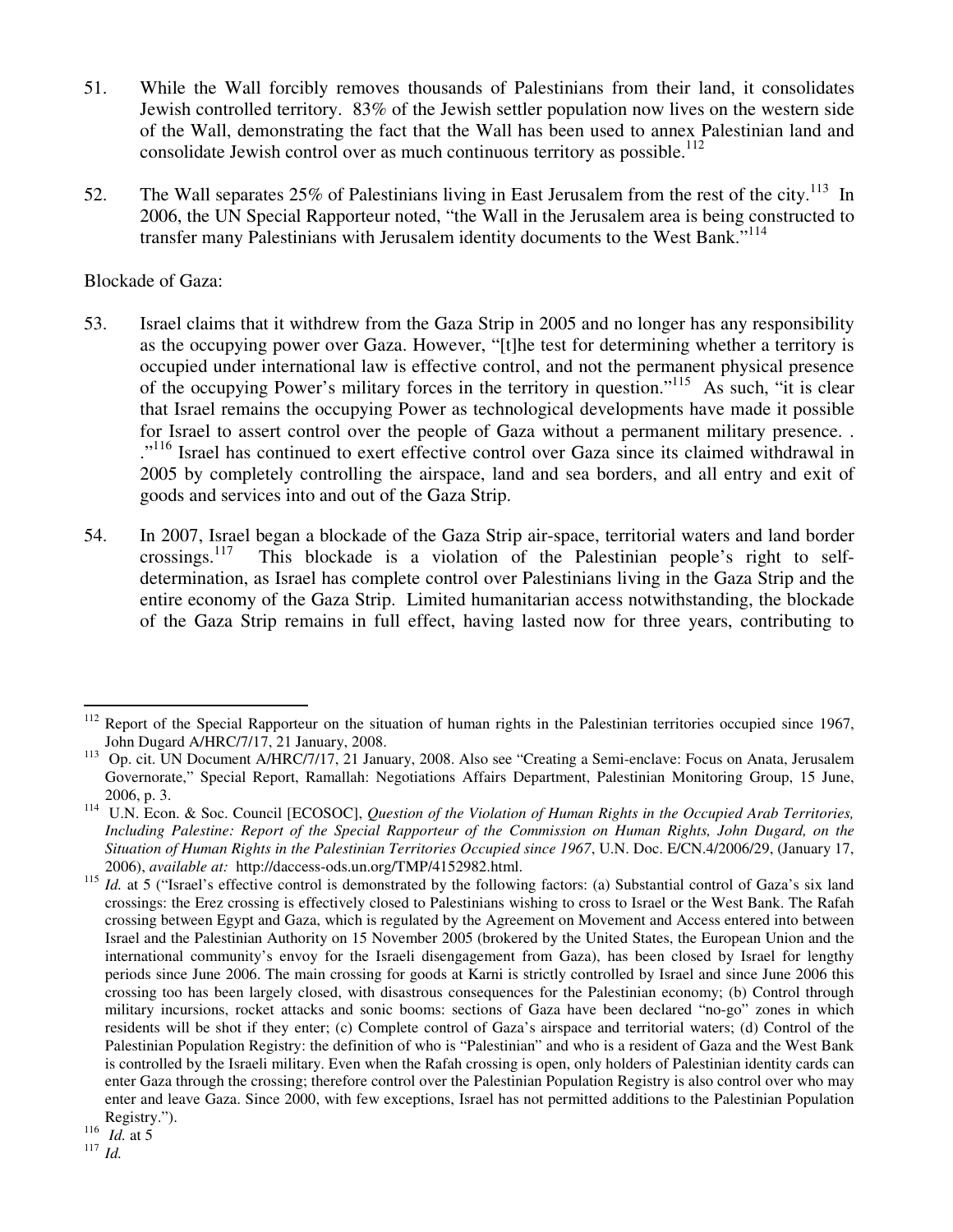deteriorating physical and mental health for 1.5 million persons.<sup>118</sup> Moreover, the blockade of Gaza has led to the denial of CESCR rights, including the rights to work, education, family, standard of living, and health, which are further detailed below.

- **55.** Israel has encircled the 1.5 million Palestinians living in the Gaza Strip into an open prison, preventing them from entering Israel or the West Bank, except for in grave humanitarian situations—and those only as a matter of Israeli whim.<sup>119</sup> The blockade has crippled the economy of the Gaza Strip, because Israel does not permit exports and restricts imports to humanitarian aid.<sup>120</sup> Palestinian farmers living in the Gaza Strip are prevented from accessing their arable farmland close to the border, which has been designated a "Buffer Zone" by Israel.<sup>121</sup> As a recent example, Haaretz reported on September 12, 2010 that an Israel Defense Forces shelling killed three Palestinians who were too close to the border between Israel and Gaza.<sup>122</sup> Gaza medical works and witnesses claim that two of the Palestinians were farmers.<sup>123</sup>
- 56. The blockade has reduced the availability of building supplies and electricity in the Gaza Strip. The United Nations Relief and Works Agency (UNRWA) has started to build mud houses for Palestinians made homeless by Operation Cast Lead.<sup>124</sup> The houses take three months to build and are a direct consequence to the absence of blockaded building materials, which includes cement, glass, and steel.<sup>125</sup> UNRWA plans to build 120 mud houses, and although a relief for many Palestinians, remains extremely small in relation to the thousands made homeless by Operation Cast Lead.<sup>126</sup> Furthermore, electricity supply has been cut to 25% below actual demand, and is only available for limited periods of time (8 hours per day, and only 4 days per week).<sup>127</sup> The electricity shortages have arisen in part from restrictions on the availability of spare parts of repair. The shortage of cooking fuel and electricity has also made it nearly impossible for businesses such as bakeries, factories, and greenhouse to operate normally, thereby worsening conditions of poverty and unemployment.<sup>128</sup>
- 57. On May 31, 2010 Israeli naval warships attacked a flotilla in international waters carrying humanitarian aid to Gaza.<sup>129</sup> The flotilla was attempting to break the Israeli blockade of Gaza

 $\overline{\phantom{a}}$ 

<sup>&</sup>lt;sup>118</sup> U.N. Human Rights Council, Report of the Special Rapporteur on the Situation of Human Rights in the Palestinian Territories Occupied since 1967, Richard Falk, U.N. Doc. A/HRC/13/53/Rev.1, (June 7, 2010), *available at:*  http://daccess-ddsny.un.org/doc/UNDOC/GEN/G10/140/87/PDF/G1014087.pdf?OpenElement.

<sup>119</sup> U.N. Econ. & Soc. Council [ECOSOC], *Question of the Violation of Human Rights in the Occupied Arab Territories, Including Palestine: Report of the Special Rapporteur of the Commission on Human Rights, John Dugard, on the Situation of Human Rights in the Palestinian Territories Occupied since 1967*, U.N. Doc. E/CN.4/2006/29, (January 17, 2006), *available at:* http://daccess-ods.un.org/TMP/4152982.html.

<sup>120</sup> *Id.* 

<sup>121</sup> *Id.* 

<sup>&</sup>lt;sup>122</sup> Haaretz Service and Reuters, Reports: IDF Shelling Kills 3 Palestinians Near Gaza Border (September 12, 2010), http://www.haaretz.com/news/diplomacy-defense/reports-idf-shelling-kills-3-palestinians-near-gaza-border-1.313414. 123

*Id.* 

<sup>&</sup>lt;sup>124</sup> U.N. Human Rights Council, Report of the Special Rapporteur on the Situation of Human Rights in the Palestinian Territories Occupied since 1967, Richard Falk, U.N. Doc. A/HRC/13/53/Rev.1, (June 7, 2010), *available at:*  http://daccess-ddsny.un.org/doc/UNDOC/GEN/G10/140/87/PDF/G1014087.pdf?OpenElement.

<sup>125</sup> *Id.* 

<sup>126</sup> *Id.* 

<sup>127</sup> *Id.* 

<sup>128</sup>  $\frac{128}{129}$  *Id.* 

<sup>129</sup> *See generally* Human Rights Council, *Report of the International Fact-Finding Mission to Investigate Violations of International Law, Including International Humanitarian and Human Rights Law, Resulting From the Israeli Attacks on the Flotilla of Ships Carrying Humanitarian Assistance,* U.N. Doc A/HRC/15/21 *available at* http://www2.ohchr.org/english/bodies/hrcouncil/docs/15session/A.HRC.15.21\_en.pdf.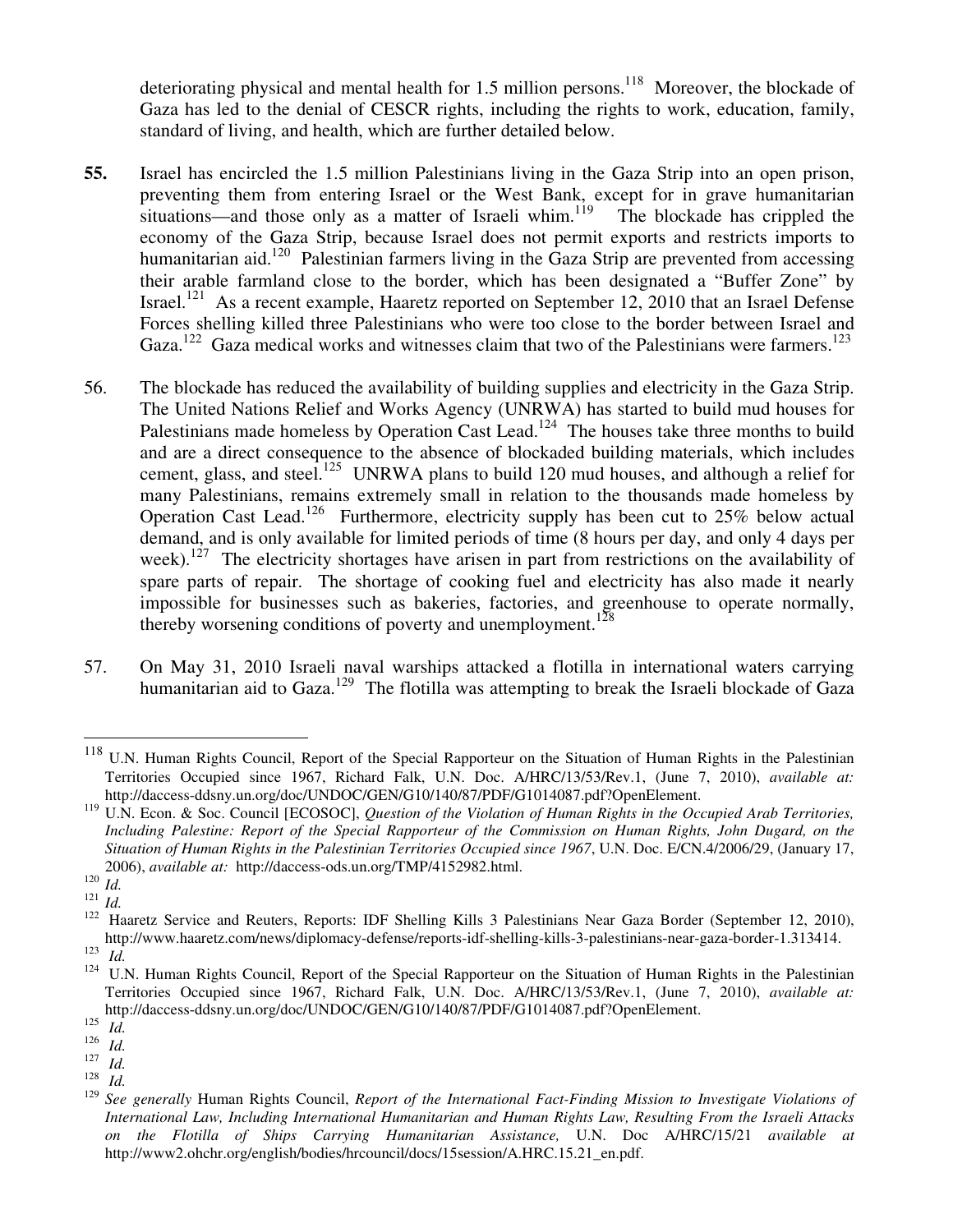and deliver badly needed humanitarian aid.<sup>130</sup> Nine people on board were killed and nineteen others were injured, many seriously.<sup>131</sup> The Human Rights Council's fact-finding mission on the incident (The Mission) reported that the Israeli forces began descending onto the deck of the ship at 4:30 am from helicopters hovering above.<sup>132</sup> Once soldiers landed on the deck of the ship, they used live ammunition in the struggle with the passengers, despite the fact that no firearms were found on board the ship.<sup>133</sup> The Mission found that the soldiers fired on wounded passengers, and beat, kicked and verbally abused the wounded.<sup>134</sup> Evidence suggests that two of the passengers who died were shot at close range, while already on the ground: "Furkan Doğan received a bullet in the face and İbrahim Bilgen received a fatal wound from a soft baton round (beanbag) fired at such close proximity to his head that parts such as wadding penetrated his skull and entered his brain.<sup>135</sup> On the bridge deck of the ship, soldiers killed four passengers who posed absolutely no threat, one of whom was a photographer taking photos of the attack.<sup>136</sup> Several passengers were "injured or killed whilst trying to take refuge inside the door or assisting other to do so."<sup>137</sup>

- 58. The Mission found that grave violations of international human rights law and humanitarian law took place in the course of this brutal attack. The Mission found that "there is clear evidence to support prosecutions of the following crimes within the terms of article 147 of the Fourth Geneva Convention: willful killing; torture or inhuman treatment; willfully causing great suffering or serious injury to body or health."<sup>138</sup>[*sic*].
- 59. Not only did the Israeli attack on the flotilla breach international law, the naval blockade of Gaza itself is illegal. Israel contends that the blockade is necessary for security and that the attack on the flotilla was permissible under international law.<sup>139</sup> However, the HRC found that the blockade, and hence its enforcement, is illegal because it causes "disproportionate damage" to the civilian population."<sup>140</sup> Israel further contends that there is no humanitarian crisis in Gaza, and that sufficient humanitarian aid reaches Gaza.<sup>141</sup> However, the Security Council has called the humanitarian situation in Gaza "not sustainable,"<sup>142</sup> And the Human Rights Committee reported that ""abject poverty" among refugees has tripled since the imposition of the blockade, from 100,000 to 300,000 and 61 per cent of households are food insecure."<sup>143</sup>

- 133 *Id.* at ¶ 116.
- 134 *Id.* at ¶ 118.
- 135 *Id.*
- 136 *Id.* at ¶ 120.
- 137 *Id*.

<sup>&</sup>lt;u>.</u> <sup>130</sup> *Id.*

<sup>131</sup> *Id.*

<sup>&</sup>lt;sup>132</sup> *Id.* at  $\llbracket$  114.

<sup>138</sup> *Id.* at ¶ 265.

<sup>&</sup>lt;sup>139</sup> Ethan Bronner, "New Israeli Tack Needed On Gaza, U.S. Officials Say," 2 June 2010, NYTimes.com accessed 14 October 2010, http://www.nytimes.com/2010/06/03/world/middleeast/03policy.html?\_r=1&fta=y. [Hereinafter Bronner]

<sup>140</sup> Human Rights Council, *Report of the International Fact-Finding Mission to Investigate Violations of International Law, Including International Humanitarian and Human Rights Law, Resulting From the Israeli Attacks on the Flotilla of Ships Carrying Humanitarian Assistance,* ¶ 51-53, U.N. Doc A/HRC/15/21 *available at* http://www2.ohchr.org/english/bodies/hrcouncil/docs/15session/A.HRC.15.21\_en.pdf.

<sup>141</sup> Bronner *supra* note 139.

<sup>142</sup> Human Rights Council, *Report of the International Fact-Finding Mission to Investigate Violations of International Law, Including International Humanitarian and Human Rights Law, Resulting From the Israeli Attacks on the Flotilla of Ships Carrying Humanitarian Assistance,* ¶ 37, U.N. Doc A/HRC/15/21 *available at* http://www2.ohchr.org/english/bodies/hrcouncil/docs/15session/A.HRC.15.21\_en.pdf.

<sup>143</sup> *Id.*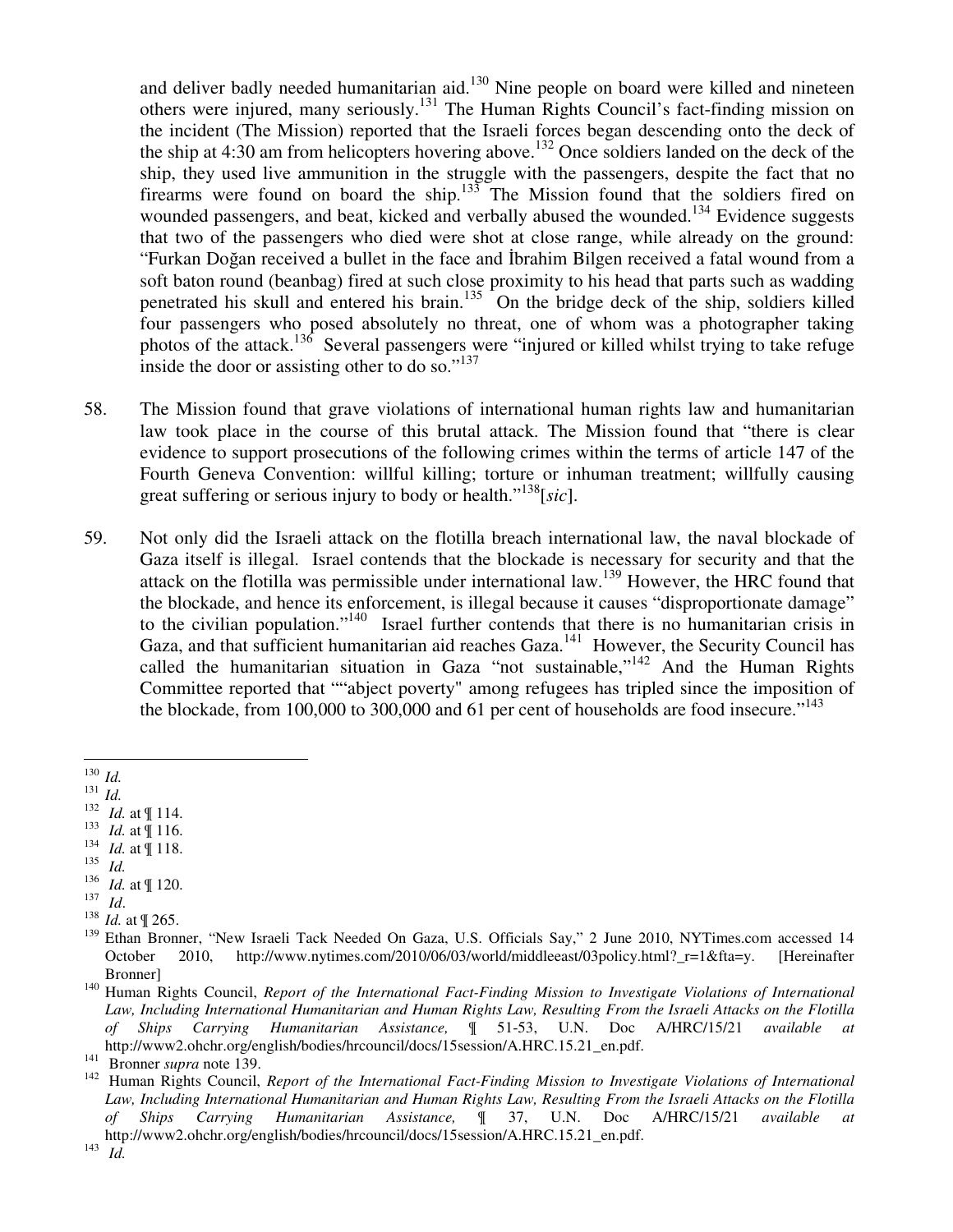- 60. After the attack on the aid flotilla, Israel announced its intent to allow more supplies into Gaza, however Israel has stated that it will maintain the naval blockade, in clear violation of international law.<sup>144</sup>
- 61. Israel's policies of segregation and closure prevent Palestinians from accessing hospitals, clinics and health care centers. By 2006, around 42% of households affected by the Wall in the occupied West Bank were physically separated from any health services. Impeded access to medical care was particularly acute in the closed zones between the Wall and the Green Line, where 79% of families are separated from health centers and hospitals.<sup>145</sup> Infant mortality rates are reported to be "stagnant" in the OPT. The "stagnation of infant mortality rate [in the OPT] is due mainly to slow progress or worsening of neonatal mortality rates.<sup> $146$ </sup> Higher mortality rates are directly attributable to the lack of access to health services. The lack of access to health care is particularly troubling considering the fact that a majority (66%) of chronically ill persons in the occupied Gaza Strip needed medical care during Israel's Operation Cast Lead. Of those, 53% received adequate health care, 27% received inadequate care, and 20% did not receive any health care. Thirty percent of those who did not receive care did not do so because it was too dangerous to try to reach health facilities and hospitals.<sup>147</sup> Providing health care centers in each locality is useless if the people who most need care cannot access the facilities, either because the Wall physically blocks the entrance or a military operation makes the journey too hazardous. Since the beginning of the second Intifada in 2000, 48 people have died after they were denied passage through an Israeli checkpoint.<sup>148</sup> After international condemnation, the number of deaths then dropped dramatically to an average of 2 or 3 per year, but from January 1 to August 31 of 2007, five people have died because they were unable to access medical attention.<sup>149</sup> In 2006, there was a monthly average of 10 delays or denials of ambulance access, while the monthly average for 2007 was  $53^{150}$
- 62. The Wall and the Blockade of Gaza are policies and practices designed to deny the right to life and liberty and to destroy the Palestinian economic and social infrastructure and means of subsistence. They induce more forced displacement of the Palestinian people and facilitate the annexation of Palestinian land for the exclusive use of Jewish Israelis. These policies and practices not only represent a serious violation of the Palestinian right to self-determination, but also constitute the crimes of apartheid and colonization.<sup>151</sup>

Inside Israel:

63. Inside Israel, institutionalized discrimination has resulted in separate and unequal access to all ICESCR-enumerated rights as demonstrated in the examples below.

-

<sup>&</sup>lt;sup>144</sup> Isabel Kershner, "Israel to East Gaza Land Blockade," 17 June 2010, NYTimes.com, accessed 14 October 2010, http://www.nytimes.com/2010/06/18/world/middleeast/18mideast.html.

<sup>&</sup>lt;sup>145</sup> Impact of the Expansion and Annexation Wall on the Socioeconomic Conditions of Palestinian Households in the *Localities in which the Wall Passes Through in the West Bank* (August 2005) and Press Conference on the Survey Results, Palestinian Central Bureau of Statistics, Ramallah, February 2006, p. 7.

<sup>146</sup> UNICEF Humanitarian Action, *Donor Update*, 8 December, 2005, p. 2

<sup>&</sup>lt;sup>147</sup> FAFO and UNFPA, "Life in the Gaza Strip Six Weeks after the Armed Conflict of 27 December 2008 – 17 January *2009; Evidence from a Household Sample Survey."* 

<sup>148</sup> *U.N. News Centre*, More Palestinians Die after being Denied Access through Israeli Checkpoints, UN Reports, *available at: http://www.un.org/apps/news/story.asp?NewsID=24054&Cr=gaza&Cr1=.* 

<sup>149</sup> *Id.* 

<sup>150</sup> *Id.* 

<sup>151</sup> *See Concluding Observations 2003.*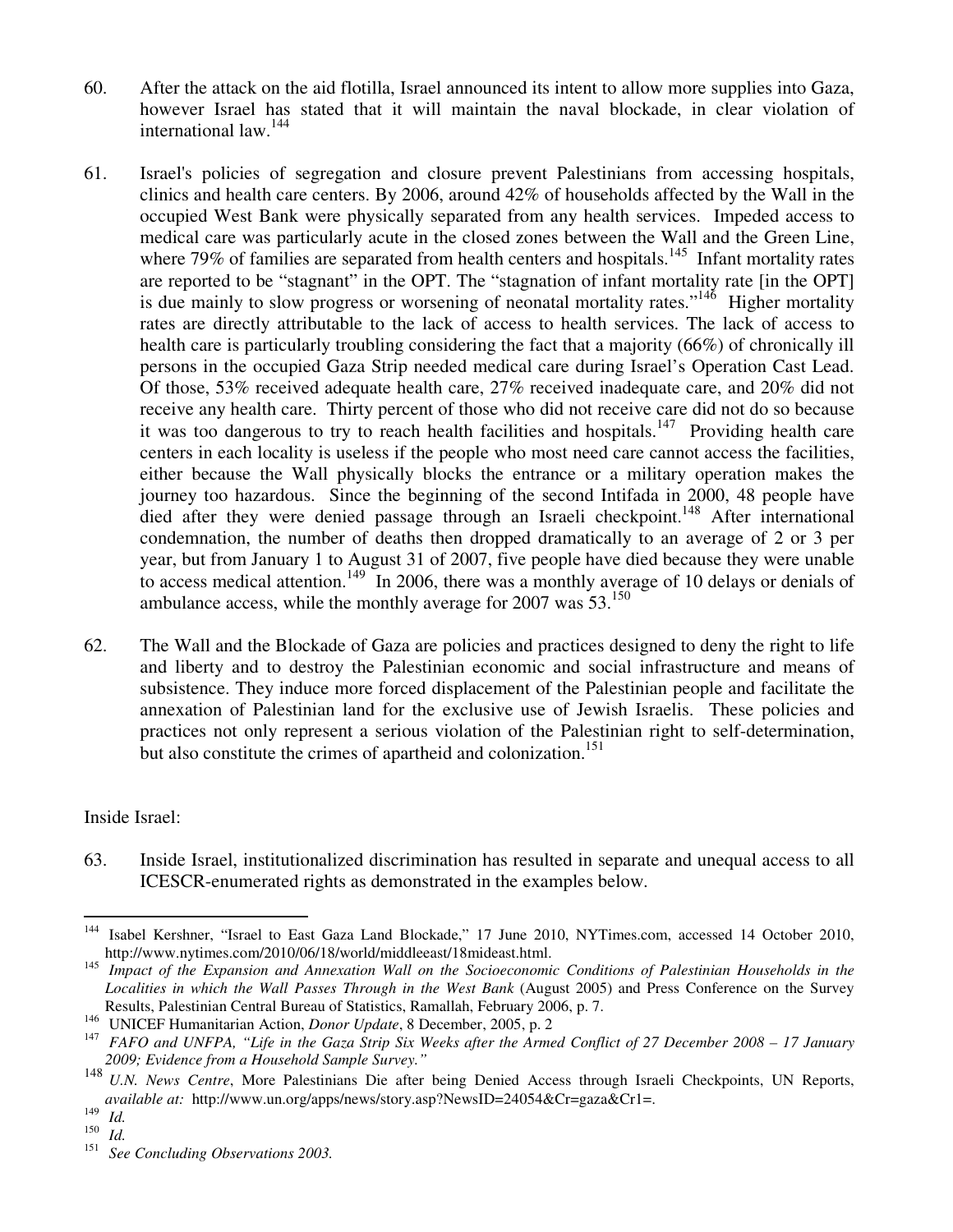- 64. Palestinian and Jewish Israelis live in separate "sectors."<sup>152</sup> While Palestinian citizens comprise 20% of the Israeli population, the "Arab sector" received only 7.6% of state development funding in 2008.<sup>153</sup> 76 local authorities comprised of Palestinian citizens in Israel are classified as "Arab", and all of them are ranked in the lower half of the national socioeconomic scale, with  $85\%$  of the localities placed in the lowest three deciles.<sup>154</sup> Further,  $89\%$ of towns in Israel are classified as Jewish, and Palestinians are explicitly prevented from leasing rights in 78% of these towns.<sup>155</sup> In 2004, Adalah petitioned the Israeli Supreme Court to address the discriminatory laws that allow the ILA to distribute JNF land exclusively to Jews.<sup>156</sup> The case is pending, but if the discriminatory law remains in place, it will "result in the continued exclusion of Arab citizens from land in Israel and contribute to the further institutionalization of racially-segregated towns and villages throughout the state."<sup>157</sup>
- 65. Inside Israel, authorities have sprayed crops of Palestinian Bedouin citizens in the Naqab (Negev) with toxic chemicals in the context of a systematic policy of forced eviction and relocation of their communities to "concentration areas."<sup>158</sup> Palestinian citizens also continue to be denied an effective right to work in public and civil service. Independent reports point out "ongoing employment discrimination in public positions . . . despite the governmental decision made by Prime Minister Olmert mandating that by 2006, at least six percent of employees in all governmental, civil service or ministerial offices must be Arab, with the percentage rising to eight percent by 2008."<sup>159</sup> Fewer than six percent of civil servants are Palestinians.<sup>160</sup>
- *66.* Studies on education in the "Arab sector" report that schools for Palestinians lack 7,000 classrooms that are needed "in addition to a scarcity of supplementary spaces such as playgrounds, theater halls, and science laboratories."<sup>161</sup> Further, the "Palestinian community in Israel lacks a state-funded Arab university despite appeals to the state that date back to 1981."<sup>162</sup> Without a state-funded Arab university, "[d]iscrimination against Arab students in the Jewish-Israeli higher education system has compelled more than 7,000 Palestinian students to leave the country and pursue higher education abroad."<sup>163</sup>
- 67. Unlike Jewish citizens and immigrants, Palestinian citizens must obtain permits for family unification for foreign spouses and children in order to reside legally in Israel with their families. Since 2003, the Knesset has regularly extended a "temporary" amendment of the Entry into Israel Law, effectively making the "temporary" law into a permanent one.<sup>164</sup> The

 $\frac{1}{152}$ <sup>152</sup> See CERD Report Seventeenth Session 19 February- 9 March 2007, CERD/C/ISR/CO/13 March 2007.

<sup>153</sup> Mossawa, *The Economic Status Of Arab Citizens Of Israel: An Overview* (December 2008).

<sup>&</sup>lt;sup>154</sup> Mossawa, *The Human Rights Status of the Palestinian Arab Minority, Citizens of Israel* at 20 (October 2008).<br><sup>155</sup> Adalah *Istamational Human Rights Dan* (Desember 10, 2007).

<sup>155</sup> Adalah, *International Human Rights Day* (December 10, 2007).

<sup>156</sup> Adalah, "*Land Controlled by Jewish National Fund for Jews Only,"* (Jul. 29, 2007), *citing* H.C. 9205/04, Adalah v. The Israel Land Administration, et.al. (case pending).

<sup>157</sup>  $\frac{157}{158}$  *Id.* 

<sup>158</sup> Press Release, *Arab Association for Human Rights (HRA)*, "Israel's Poisonous Aerial Spraying of Negev Crops Illegal, Endangers Health of Bedouin Villagers" (July 6 2004).

<sup>&</sup>lt;sup>159</sup> Mossawa, *The Human Rights Status of the Palestinian Arab Minority, Citizens of Israel* at 11-23 (October 2008). [Hereinafter Human Rights Status]

<sup>160</sup>  $\frac{160}{161}$  *Id.* 

<sup>161</sup> Human Rights Status *surpa* note 159.

<sup>162</sup> *Id.* 

<sup>163</sup>  $\frac{163}{164}$  *Id.* 

The Law has been extended until 2011. See Attila Somfalvi, "Citizenship Law Extended by 6 Months," ISRAEL NEWS, available at: http://www.ynetnews.com/articles/0,7340,L-3923082,00.html.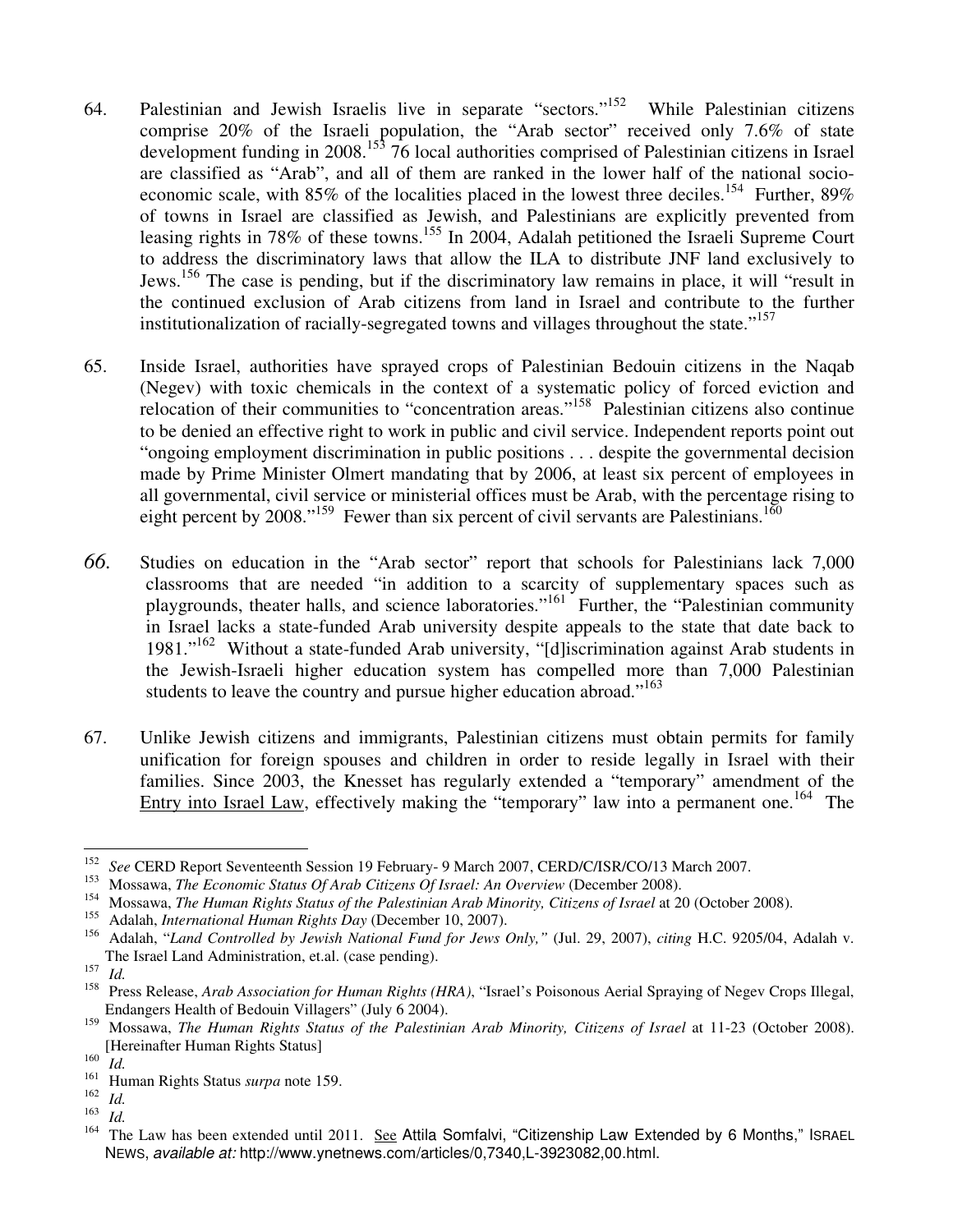law restricts family unification for Palestinian citizens in Israel and their Palestinian spouses and children from the OPT. The law forces families to remain separated or to relocate.<sup>165</sup>

-

<sup>165</sup> Adalah, *Ban on Family Unification, available at: http://www.adalah.org/eng/famunif.php*.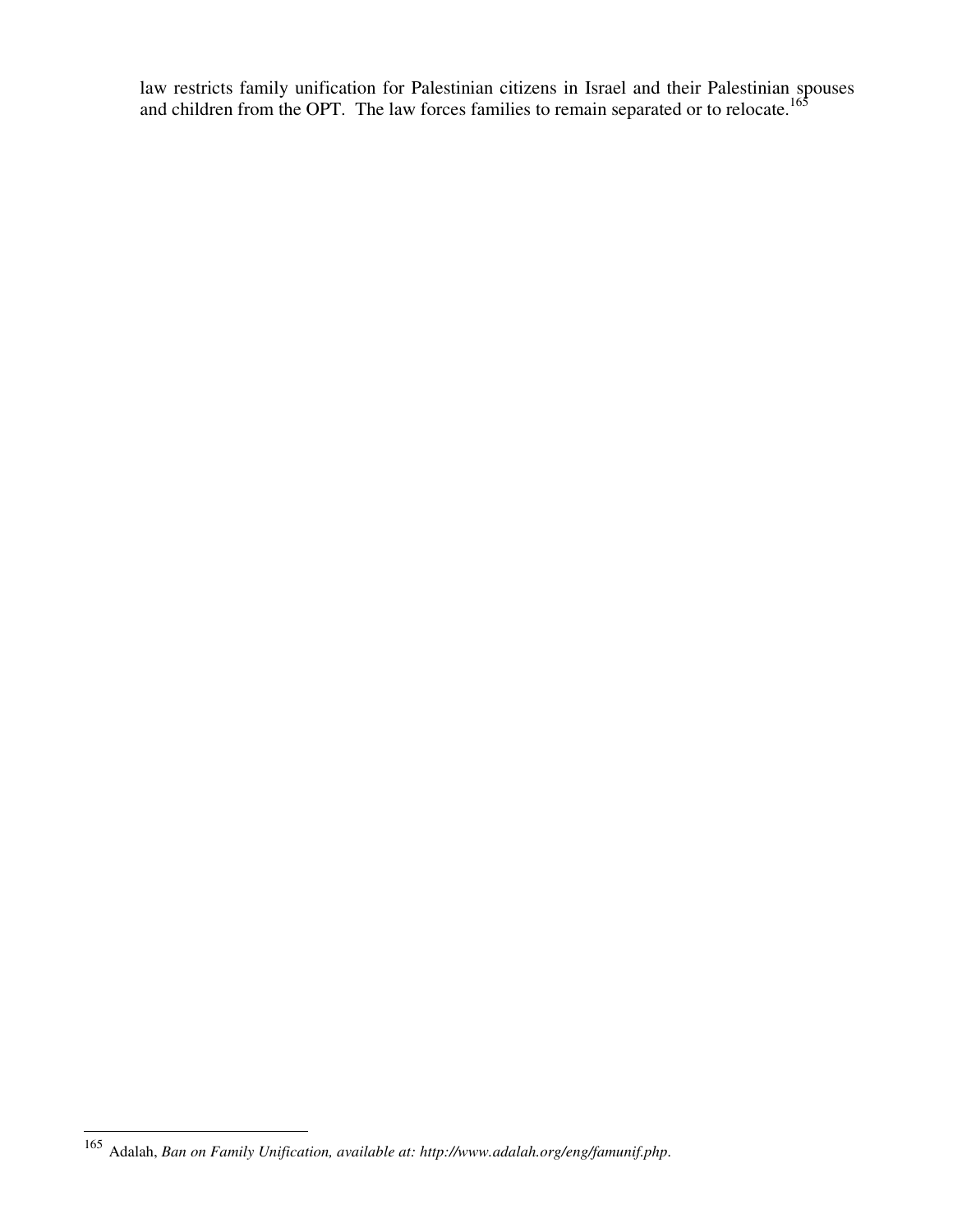# IV. Badil's Conclusions and Recommendations to the Committee

- 68. In sum, Israel's policies of colonialism, institutionalized discrimination, and apartheid have denied the Palestinian people the opportunity to exercise the rights guaranteed to them by the ICESCR. Specifically, Israel's discriminatory policies have prevented Palestinians from realizing their rights to self-determination and equality, from which flows the enjoyment of all other economic, social and cultural rights, including the rights to work, education, protection of the family, an adequate standard of living and health.
- 69. The situation for Palestinians has deteriorated drastically since its previous report to the Committee as a result of additional Israeli violations of Palestinian ICESCR rights.
- 70. Important concluding observations and recommendations have been issued in the past by this Committee and other human rights treaty committees, in particular CERD, regarding Israel's institutionalized discrimination against the Palestinian people and its denial of the right to selfdetermination.<sup>166</sup>
- 71. Badil would like to emphasize that the realization of self-determination is conditioned upon being free of all forms of discrimination, especially apartheid as practiced by the State of Israel."
- 72. Moreover, Badil is deeply concerned that the Committee's letter dated 11 May 2001 declaring the situation a "crisis situation" and recommending that the Economic and Social Council take action under articles 21 and 22 of the Covenant has gone unheeded.<sup>167</sup>
- 73. Accordingly, Badil strongly urges the Committee to examine thoroughly Israel's system of institutionalized racial discrimination and denial of self-determination and issue the strongest possible Concluding Observations, including:

A finding that Israel's laws and policies that create two separate categories among its citizens, namely "Jewish nationals and citizens" vs. "citizens" only, constitute a systematic violation of ICSECR Article 2 which prevents the full enjoyment of equality and non-discrimination.

A finding that Israel's discriminatory laws and policies pertaining to the confiscation and destruction of Palestinian land and other property, land administration and resource distribution, including the para-state status and role of Zionist organizations, violate Article 2 and obstruct the realization of self-determination (Article 1) and all other ICSECR rights among the Palestinian people, including the right of the Palestinian refugees to return and regain their properties.

<sup>166</sup> <sup>166</sup> See for example: **CESCR, 1998 Concluding Observations on Israel** (E/C.12/1/Add.27 of 4 December 1998), paragraphs 11, 13; **CESCR, 2003 Concluding Observations on Israel** (E/C.12/1/Add.90), paragraph 18; **CERD, 2007 Concluding Observations on Israel** (CERD/C/ISR/CO/13 of 14 June 2007) regarding violations of **Article 3**  (Prohibition of segregation and apartheid), paragraphs 22, 23, 33, 34, 35; and **Recommendations** 16, 18,19.

<sup>&</sup>lt;sup>167</sup> Letter by the Chairperson of the Committee on Economic, Social and Cultural Rights to the President of ECOSOC, E/1995/L.21 (11 May 2001).